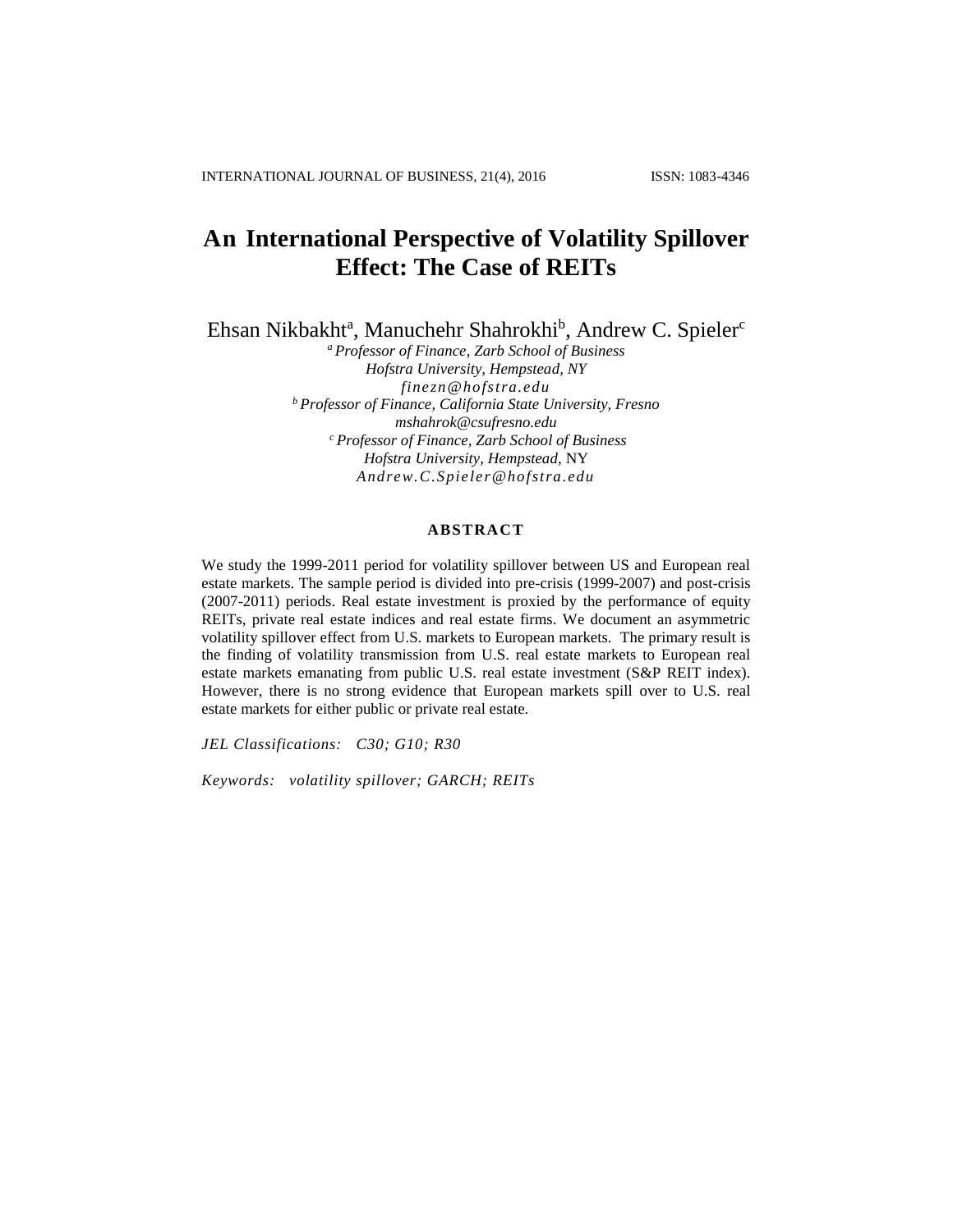## **I. INTRODUCTION**

In managing a global portfolio where the risk-adjusted return, such as the Sharpe ratio, is a primary focus, the size of correlation and the change in correlation over time are critical factors. Global diversification is beneficial to the extent that managers are successful in risk reduction, i.e. allocating capital to low correlation markets. Risk reduction is not easily attainable once co-movements between the securities or between the markets increase significantly usually due to systematic events like the Asian Financial Crisis in 1997 and real estate meltdown in 2007. In particular, investors add real estate to an existing portfolio to increase yield, hedge against inflation, and reduce the overall risk of the portfolio. Investing in international real estate properties and real estate investment trusts (REITs) became increasingly popular after the collapse of technology firms and the rise in bankruptcies in the early 2000s in the United States and other countries. The purpose of this paper is to examine the volatility transmission effect from the U.S. real estate (public and private) to the real estate markets of Europe and vice versa. Returns, volatility, and the risk/return ratios of the indexes are also examined.

We study the 1999-2011 period for volatility spillover between the U.S. and European real estate markets. The sample period is divided into two mutually exclusive sub periods: pre-crisis (1999-2007) and post-crisis (2007-2011). Note the rumors about Lehman Brothers were spreading in late 2007, and the actual bankruptcy occurred in 2008 followed by other crisis events. Therefore, splitting the period around the year 2007 is warranted in terms of the timing of the crisis. Real estate investment performance is proxied by several measures for robustness: equity REITs, private real estate indices and real estate firms. The primary result is the finding of volatility transmission from public U.S. real estate markets to public European real estate markets. However, there is no strong evidence that European markets spillover to U.S. real estate markets for either the public or private real estate.

There is a sizeable volume of research in the area of intermarket volatility effect. The authors believe this research is relatively unique not only in terms of focusing on REITS and the periods before and after crisis, it also examines the volatility effect in four directions: the US (private) to Europe, Europe to the U.S. (private), the U.S. (public) to Europe, and Europe to the U.S. (public).

We organize this paper into six sections. In Section II, we offer a selected review of the literature on volatility transmission effect. Sections III and IV describe the methodology and the data used in this study, respectively. The empirical results are provided in Section V followed by a summary conclusion in Section VI.

#### **II. LITERATURE REVIEW**

A number of studies focused on inter-market volatility transmission effect after the financial crisis of the 1990s and the early 2000s during which corporate bankruptcies increased and many technology firms failed. Research on correlation breakdown and volatility spillover within and between domestic and global markets received more attention after the real estate and financial crisis, which began around 1996. Koutmos and Booth (1995) empirically documented how the announcement of bad news that affects one region easily spreads to several other regions. Specifically, they described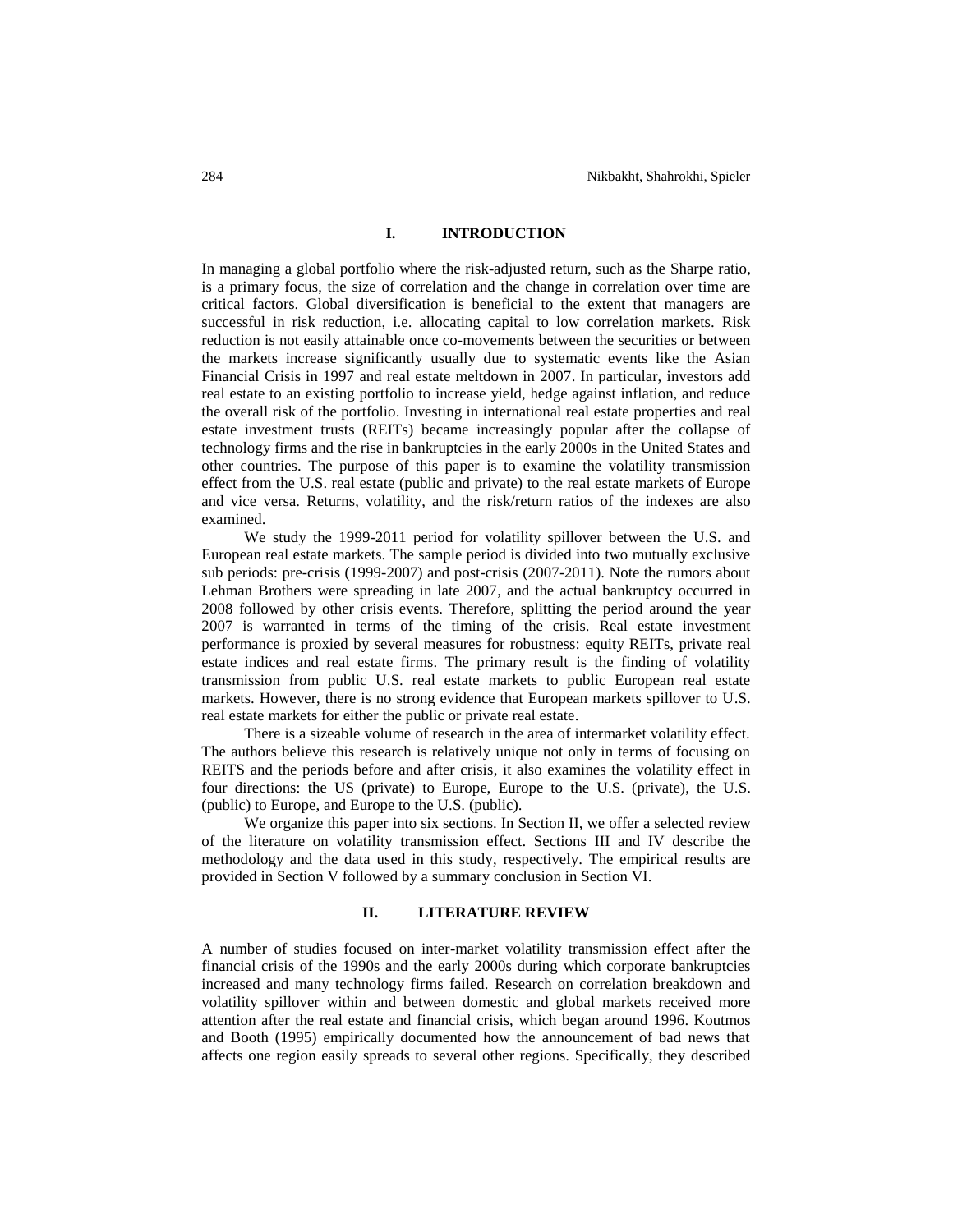the case of inter-market spillover effects among the markets in Japan, the United States and United Kingdom. Using autoregressive models, Reyes (2001) focused on market value indexes and showed that not only does the inter-market spillover exist, but it is also influenced by firm size (market capitalization). In a similar study of the U.S. and U.K. markets, Michayluk, Wilson and Zurbruegg (2006) applied an asymmetric dynamic covariance model in which they identified a directional spillover effect between markets in the US and Europe. Guirguis, Giannikos and Garcia (2007) conduct an empirical inquiry into the price transmission mechanism in the housing markets between the cities with different populations in Spain. Through a bivariate GARCH model, they demonstrated that there is a "unidirectional" spillover price effect from the larger cities to the smaller cities. The spillover effect consistency for different REIT types is well documented in Lee and Stevenson (2005). Their findings are supportive of the spillover effect reported in a prior study by Stevenson (2002).

Cauchie and Hoesli (2006) find that there is a spillover effect and integration between different assets classes; specifically, the equity and real estate interaction is most affected. The authors use Swiss data in a global framework including stocks, bonds, and real estate mutual funds on a quarterly basis. They reject the notion of a direct connection between fixed income and real estate and support "effective segmentation" between the markets. Kleiman, Payne and Sahu (2002) conducted tests for co-integration of equity markets and real estate for Europe, Asia and North America. Using monthly data from 1983 to 1997, the researchers report that these global markets were not co-integrated during the fifteen year period. Tests for random walk and co-integration were conducted using monthly returns from December 1983 through December 1997. Their results support the random walk hypothesis for the REIT and equity markets.

Tsai and Lee (2012) examined the linkage between REITs in the Asia-Pacific region. In particular, they compared the data for a small group of Asian countries with those of the Japanese and the U.S. markets. The results indicate that the markets in Korea and Japan were integrated, whereas there was no integration between other Asian countries and Japan. At the same time, they showed integration of Korea, Taiwan, Hong Kong and Singapore vis-à-vis the U.S. market. Overall, they conclude that there is a significant integration between the U.S. and Asian REITs. Further, their results indicate that the inter-market linkage becomes weaker following the global financial crisis. It is possible that the linkage was more of a "contagion effect" rather than a systemic integration, as the authors explain.

Chen and Liow (2006) study volatility transmission effect among both the equity and real estate markets for Australia, Hong Kong, Japan, Singapore, the U.K. and U.S. They use a vector autoregressive model to trace and measure the size of the spillover effect. They report a significant "multidirectional" effect over a period of sixteen years from 1990 to 2005. In addition, the results indicate a more pronounced transmission effect among the Asian markets. Li, Lin and Jin (2012) investigate whether REIT return volatility has a spillover effect among a group of countries from different continents. They check for geographic risk (transfer risk hypothesis) under the assumption of international market integration as well as country specific risk (non-transportable risk hypothesis). In the latter case, the argument is that risk factors are often country or regionally contained. Using both GARCH and EGARCH models, they report a spillover effect among three countries, i.e., Japan, the U.K. and the U.S. Hosesli and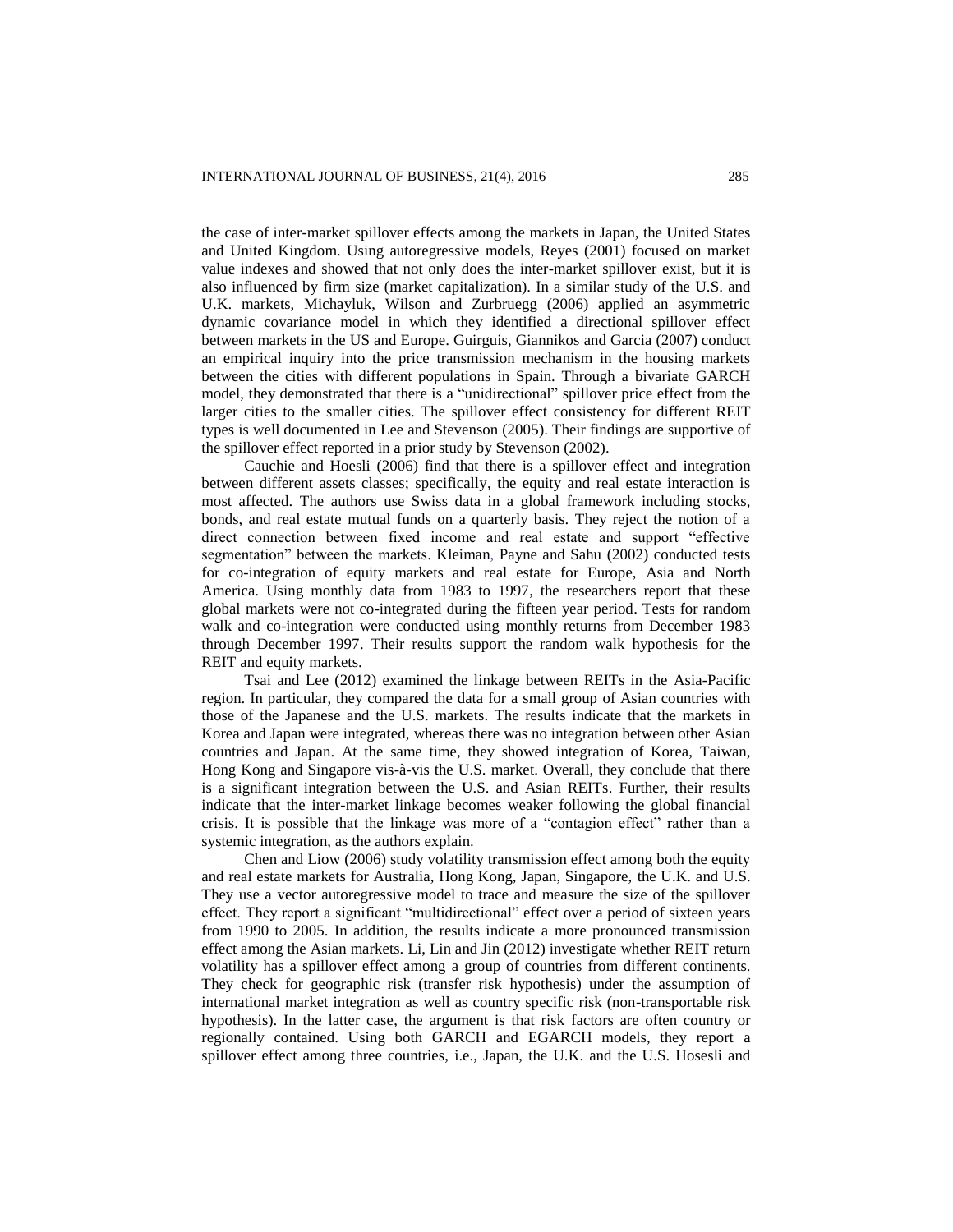Reka (2011) analyzed twenty years of data to examine the interaction between global real estate markets and between real estate markets and equity markets. They primarily use several forms of asymmetric correlation analyses including the BEKK (Baba, Engle, Kraft and Kroner) model and report the existence of spillover effects within the U.S. markets and in interaction with other markets including Australia in that period.

Chang, Chen, and Leung (2012) extend a similar work for the U.S. and Hong Kong markets. They examine if volatility in both financial and housing markets in the U.S. has affected the asset returns and the GDP growth rate of Hong Kong. They conclude, despite reports of no linkage in previous studies, the asset returns and the GDP growth in Hong Kong were significantly affected following the U.S. stock turmoil, widening of the TED spread (Treasury-Eurodollar spread) and other market and credit spreads.

Research on volatility spillover effect has not been limited to a particular industry, sector, or region. Commodities, private equity funds, and foreign exchanges in the global market are all candidates for the study of possible inter-market volatility effects. For example, Baele (2005) investigated the issue in a global setting including Europe and reported significant spillover effects across different regions and local markets. Yet, in most studies, the spillover effect among various markets, especially in the case of real estate, was analyzed generally using combined time series, which did not separate the data before and after the financial and real estate crisis of 2006-2007. One contribution of this paper is to examine whether there has been a volatility transmission (spillover) effect between the U.S. real estate markets (private real estate investments and REITs) to those of selected public European real estate markets in three time periods: 1999 to 2007 (before the crisis), 2007 to 2011 (after the crisis) and the full period of 1999 to 2011.

#### **III. METHODOLOGY**

We use a modified version of GARCH to incorporate the spillover effect as explained below.

Engle (1982) derives his classic equation to measure the changing volatility over time. In simple terms, the conditional variance is a linear function of squared error terms plus an additional factor X. Returns and volatility are presented in the form of a basic ARCH model:

$$
R_t = \alpha + \epsilon_t \tag{1}
$$

$$
h_t = a + c \epsilon_{t-1}^2 + fX_t
$$
 (2)

where the value of a is positive and the value of c and f are  $\geq 0$ .

In this model,  $h_i$  (the conditional variance at time t) is a function of the squared error term and factor X could be a possible autonomous variable. The model is flexible enough to incorporate additional squared error terms from previous periods. Later, Bollerslev (1986) extended the conditional variance h to be a function of both its previous period's error squared as well as its conditional variance. The result became the generalized GARCH  $(1, 1)$  model, which defines the conditional variance h as follows:

$$
h_t = a + bh_{t-1} + c \in_{t-1}^{2} + fX_t
$$
\n(3)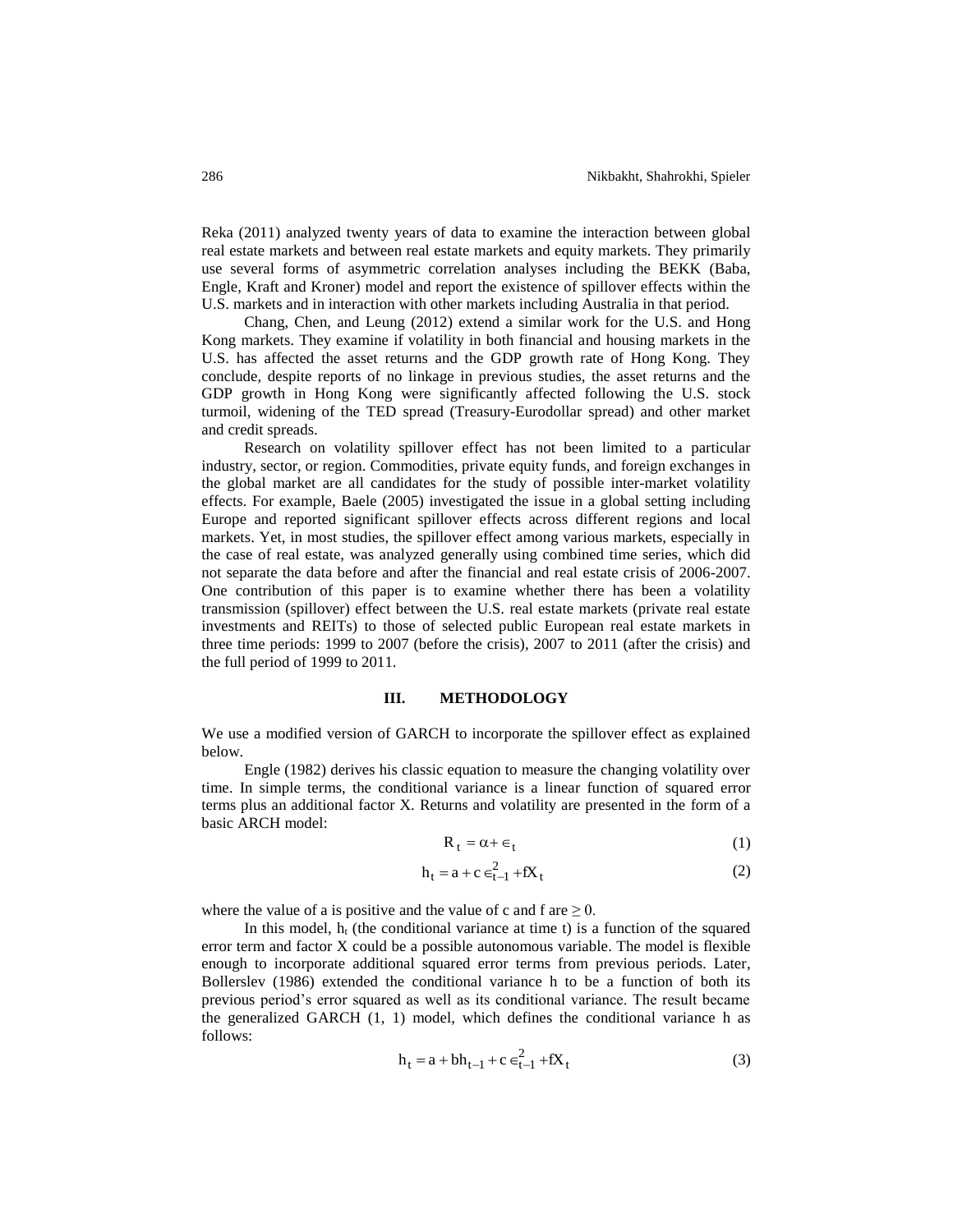It is important to note that the conditional mean in Engle, Lilien and Robins (1987) is a function of the conditional variance at the time t. This GARCH  $(1, 1)$  mean model can be expressed as  $R_t = \alpha + bh_t + \epsilon_t$ , where the conditional variance is the same as defined in GARCH (1, 1) (Enders 2012).

Building upon the above model, we applied the modified GARCH version of Hamao**,** Masulis and Ng (1990) using the univariate GARCH methodology to investigate relations between the markets and for the period under study. We use GARCH (1, 1) to measure the magnitude of the volatility. A number of studies have demonstrated that the simple version of GARCH, i.e., GARCH (1, 1), is more effective than higher order GARCH models. In general, GARCH (1, 1) is a parsimonious model that helps avoid over-fitting and does not violate the positive-value-constraint assumption (Enders 2012).

In our approach, we estimated GARCH (1, 1) models for each one of the markets individually. Then, the squared residuals of the previous estimated models were used as a "regressor" in the variance equation of the other markets. This intuitive model, as applied in a number of studies starting with Hamao et al. (1990), can measure the volatility of each market and relative volatility to other markets through paired regressions.

We regress the unexpected change (surprise), measured by squared residuals, in one market against the conditional variance of the other as estimated through GARCH. We run this test in both directions. One hypothesis is the spillover effect was transmitted from the U.S. to Europe; the other is from Europe to the U.S. Formally, the hypotheses are summarized below.

- Hypothesis 1: Spillover effect is transmitted from private U.S. real estate markets to European real estate markets
- Hypothesis 2: Spillover effect is transmitted from European real estate markets to private U.S. real estate markets
- Hypothesis 3: Spillover effect is transmitted from public U.S. real estate markets to European real estate markets
- Hypothesis 4: Spillover effect is transmitted from European real estate markets to public U.S. real estate markets

The following table summarizes all hypotheses for the U.S. markets (public and private) and European markets. Since most private European indices were formed more recently (compared to the private U.S. indices that existed for longer periods), we did not specifically and separately address the private Europe indices in this study.

| Table 1                                                                   |
|---------------------------------------------------------------------------|
| Hypotheses for the U.S. markets (public and private) and European markets |

| <b>Hypothesis</b> | From             | Тo              | Table     |
|-------------------|------------------|-----------------|-----------|
|                   | $U.S.$ (private) | Europe          | 5, 5A, 5B |
|                   | Europe           | U.S. (private)  | 6, 6A, 6B |
|                   | $U.S.$ (public)  | Europe          | 7, 7A, 7B |
|                   | Europe           | $U.S.$ (public) | 8, 8A, 8B |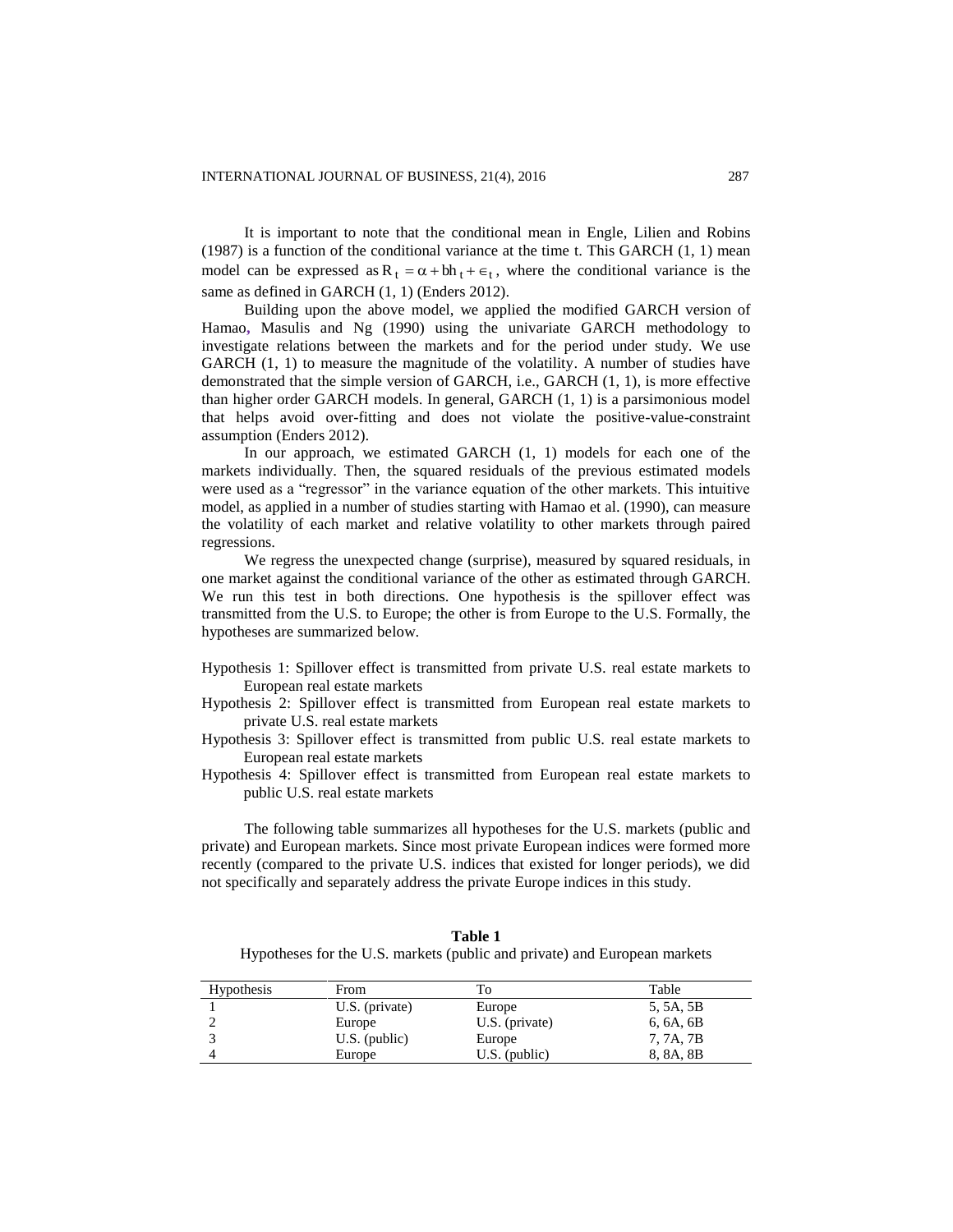## **IV. DATA**

The data used for this research consist of both the U.S. and European equity and real estate firms and indexes. Below is a brief introduction of the selected investments with their trading symbols as compiled from Bloomberg LP.

The S5REITS variable is the S&P U.S. REITs and is representative of the U.S. REIT market. F3REAL denotes the FTSE 350 Real Estate Index which is designed to measure the performance of real estate investments in the U.K., and is currently trading under the ticker F3REASE. The BEREALE is the BE500 Real Estate Index that was created by Bloomberg to track all companies involved in the real estate sector of the Bloomberg Europe 500 Index. It is representative of European real estate in general. Ticker DLN is the Derwent London PLC, which is a diversified REIT that focuses on central London. GFC (Gecina SA) is a large real estate company that invests in France and specializes in the rental of commercial and residential properties. HMSO (Hammerson PLC) is a diversified real estate investment company that operates throughout the U.K., France and Germany. The reason some of these large firms are included in the sample, instead of private European indexes, is the fact that some European private indices, like Moody's/RCA, were created only around 2007 and there is no data available for them before the crisis. Therefore, the inclusion of large firms from England and Europe, instead of new private indexes, in the judgment of the authors, may reveal the effect of volatility effect for both before and after the crisis in this research.

For the U.S. private real estate benchmark, the NPI (NCREIF Property Index) is selected. It is a popular index available and used in numerous academic and industry studies in real estate research. The market value of the properties included in the NPI index is approximately \$325 billion (as of November 2011). Thirteen years of data observations for each index were collected for this study. All data were extracted from Bloomberg LP.

First, a correlation coefficient matrix was developed for the data to investigate possible high pair-wise correlations, among the U.S. and European indexes. A oneperiod lead/lag was applied within each pair. After using the correlation coefficient matrix as the initial screening process, the GARCH (1, 1) model was employed to measure the magnitude and direction of the transmission volatility effect between the two markets as explained in the methodology section.

#### **V. ANALYSIS OF RESULTS**

#### **A. Descriptive Data**

Tables 2, 3 and 4 display the return, risk and the risk/return ratios of the U.S. and European indexes in three periods: 1999-2006, 2007-2011 and the entire period of 1999-2011. In the first period, the S&P REITs outperformed both the NPI index and the European REITs average index. Over the same period, the European REITs average index (22% annual return) outperformed the U.S. Real Estate Private Investment Index. Adjusted for volatility, using the coefficient of variation (ratio of volatility to return for the same period), the U.S. NPI Index and the S&P REITs maintained the lowest (most favorable) ratios of 7.76 and 11.69, respectively. The corresponding risk/return ratio for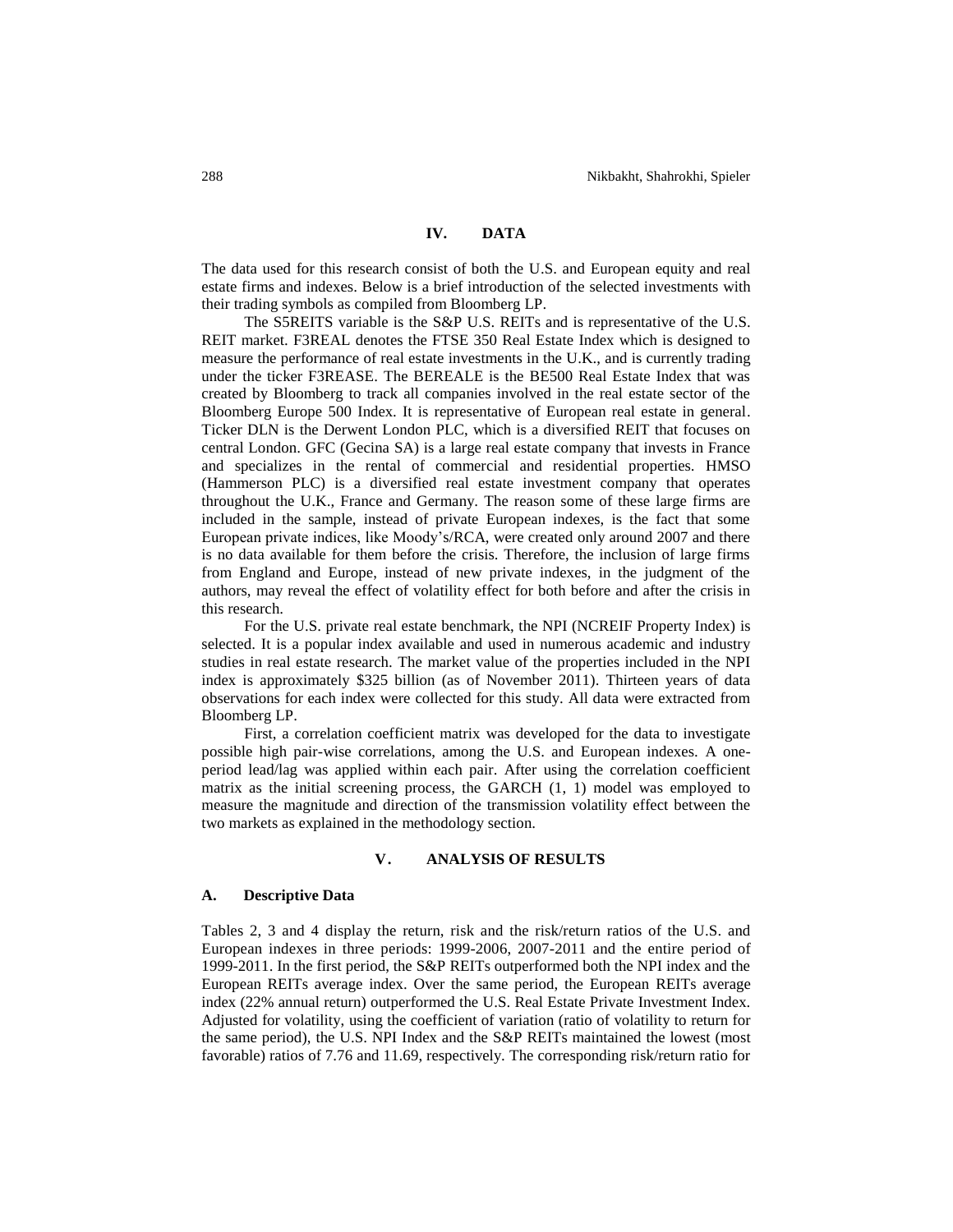| $(2000 - 2011)$ |                            |                    |                    |  |
|-----------------|----------------------------|--------------------|--------------------|--|
|                 | <b>Real Estate</b>         | $S\&P$ REIT $(\%)$ | S&P 500 Equity (%) |  |
| Year            | Private Investment NPI (%) |                    |                    |  |
| 1999            | 12.89                      | 25.03              | 19.53              |  |
| 2000            | 13.29                      | 27.97              | $-10.14$           |  |
| 2001            | 1.57                       | 13.82              | $-13.04$           |  |
| 2002            | 6.07                       | 4.12               | $-23.37$           |  |
| 2003            | 11.88                      | 34.77              | 26.38              |  |
| 2004            | 21.21                      | 30.98              | 8.99               |  |
| 2005            | 26.20                      | 11.18              | 3.00               |  |
| 2006            | 13.14                      | 35.03              | 13.62              |  |
| 2007            | 15.05                      | $-16.21$           | 3.53               |  |
| 2008            | $-16.10$                   | $-37.95$           | $-38.49$           |  |
| 2009            | $-7.33$                    | 26.70              | 23.45              |  |
| 2010            | $-2.03$                    | 23.93              | 12.78              |  |
| 2011            | 1.88                       | 3.70               | 0.0000             |  |

| Table 2                                                                      |  |
|------------------------------------------------------------------------------|--|
| Annual returns of US Real Estate Index (NPI), S&P REIT, and S&P Equity Index |  |
|                                                                              |  |

Source: Bloomberg LP, 2012; Morningstar Inc., 2013; S&P Dow Jones Indices McGraw-Hill Financial LLC, 2013

| ını<br>я |  |
|----------|--|
|----------|--|

Annual returns of selected European real estate indices

| Year | F3REAL <sup>a</sup> | BEREALE <sup>b</sup> | DLN <sup>c</sup> | GFC <sup>d</sup> | HMSO <sup>e</sup> |  |
|------|---------------------|----------------------|------------------|------------------|-------------------|--|
| 1999 | 0.190330            | $-0.021400$          | 0.397010         |                  |                   |  |
| 2000 | 0.212588            | $-0.023300$          | 0.427184         |                  | 0.247978          |  |
| 2001 | $-0.109200$         | $-0.149640$          | $-0.106120$      |                  | $-0.042120$       |  |
| 2002 | $-0.151700$         | $-0.169260$          | $-0.170470$      |                  | 0.066516          |  |
| 2003 | 0.417613            | 0.288513             | 0.366972         | 0.124031         | 0.368922          |  |
| 2004 | 0.286566            | 0.189362             | 0.510067         | 1.513793         | 0.341313          |  |
| 2005 | 0.247605            | 0.199125             | 0.280889         | 0.330590         | 0.176742          |  |
| 2006 | 0.251340            | 0.348097             | 0.455239         | 0.494845         | 0.543053          |  |
| 2007 | $-0.357520$         | $-0.353320$          | $-0.325700$      | $-0.259860$      | $-0.350030$       |  |
| 2008 | $-0.472410$         | $-0.731590$          | $-0.487270$      | $-0.537460$      | $-0.478050$       |  |
| 2009 | $-0.457090$         | $-0.855131$          | $-0.820690$      | $-0.533840$      | $-0.207480$       |  |
| 2010 | $-0.390080$         | $-0.789900$          | $-0.789300$      | $-0.465320$      | $-0.186500$       |  |
| 2011 | $-0.340300$         | $-0.548530$          | $-0.654320$      | $-0.378210$      | $-0.165980$       |  |
|      | $0 - 0.010$         |                      |                  |                  |                   |  |

Source: Bloomberg LP, 2010

<sup>a</sup> F3REAL is the FTSE 350 Real Estate Index which is designed to measure the performance of real estate investments in the U.K., and it is currently trading under the ticker F3REASE.

**b BEREALE** is the BE500 Real Estate Index that was created by Bloomberg in order to track all companies involved in the real estate sector of the Bloomberg Europe 500 Index, and is representative of European real estate as a whole.

<sup>c</sup> DLN is the Derwent London PLC which is a diversified REIT that focuses on central London.

<sup>d</sup> GFC is Gecina SA, which is a real estate company that invests in France and specializes in the rental of commercial and residential properties.

<sup>e</sup>HMSO is Hammerson PLC, which is a diversified real estate investment company that operates throughout the U.K., France and Germany.

Source: Bloomberg LP, 2011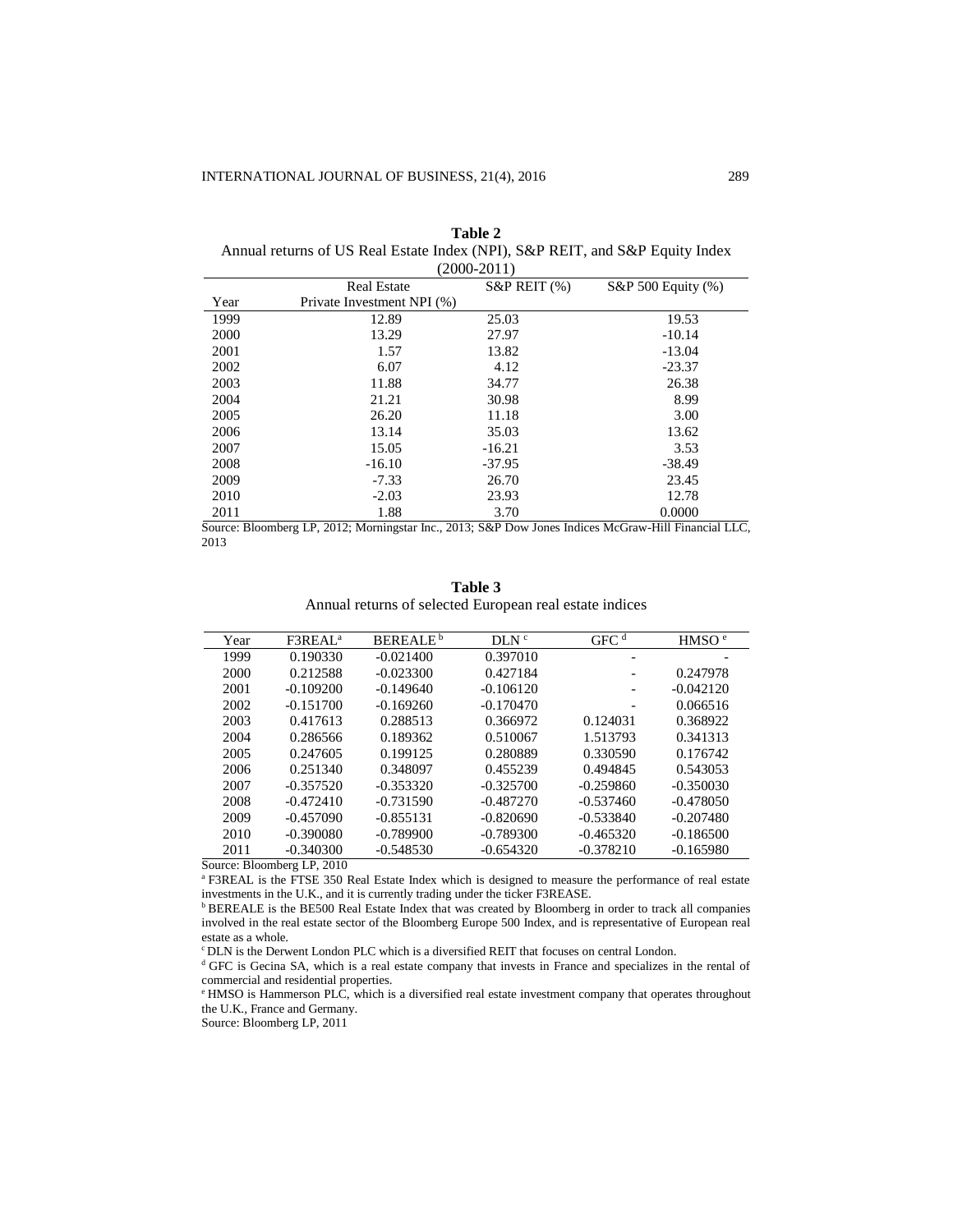| Time Period |                                | U.S. Real Estate      | $U.S. S\&P$   | European             |
|-------------|--------------------------------|-----------------------|---------------|----------------------|
|             |                                | Private               | REITs $(\% )$ | <b>REITs Average</b> |
|             |                                | <b>Investment NPI</b> |               | Index $(\%)$         |
|             |                                | $(\%)$                |               |                      |
| $Pre-2006$  | Return Before 2006 Crisis      | 13.28                 | 22.86         | 21.80                |
| $Pre-2006$  | Volatility Before 2006 Crisis  | 7.76                  | 11.69         | 10.16                |
| $Pre-2006$  | Risk/Return Before 2006 Crisis | 0.58                  | 0.51          | 0.47                 |
| Post-2006   | Return After 2006 Crisis       | $-1.71$               | 0.03          | $-0.48$              |
| Post-2006   | Volatility After 2006 crisis   | 11.54                 | 27.40         | 23.33                |
| Post-2006   | Risk/Return Ratio After Crisis | $-6.76$               | 805.77        | $-48.60$             |
| Full sample | Overall Return                 | 7.52                  | 14.08         | $-0.05$              |
| Full sample | <b>Overall Risk</b>            | 9.71                  | 21.53         | 15.90                |
| Full sample | Overall Risk/Return Ratio      | 1.30                  | 1.53          | $-318$               |

**Table 4** Risk/return profile of U.S. and European REITs

the European REITs was higher at 13.16. After 2006, Table 4 indicates that the volatility of both the U.S. and European indexes increased. The S&P REITs volatility jumped from 11.69% to 27.40%. It is observed that as volatility increased, the corresponding returns deteriorated as well. The volatility for the European REITs increased from 13.16% to 23.33% and return decreased from 21.80% (pre-2006) to - 0.48% (post-2006). It is interesting to observe that the risk/return ratios of both the European and US indexes worsened, i.e. increased or became negative, because of their negative returns. Among the selected European indexes, the BEREALE (Bloomberg European Real Estate Index) had the worst performance of -73% in the year 2008. Among the five European indexes studied in this research, DLN (Derwent London PLC) suffered the smallest decline. Overall, both the annual returns and risk/return ratios became smaller and less favorable after the crisis of 2006.

## **B. Correlation and Inter-market Transmission Effect**

Before investigating a possible volatility transmission effect, we checked the significance of correlation between various pairs of the U.S. and European indexes. The statistics from Table 5 show that there is a significant correlation between the following eight pairs of indexes at 5% significance level:

- The FTSE 350 Real Estate Index and the U.S. S&P REITs
- The FTSE 350 Real Estate Index and the U.S. Real Estate Private Investment NPI
- The Bloomberg European 500 Real Estate Index and the U.S. S&P REITs
- The Bloomberg European 500 Real Estate Index and the U.S. Real Estate Private Investment NPI
- The Derwent London PLC and the U.S. S&P REITs
- The Derwent London PLC and the U.S. Real Estate Private Investment NPI
- The FTSE 350 Real Estate Index and the S&P 500 Equity
- The Bloomberg European500 Real Estate Index and the S&P 500 Equity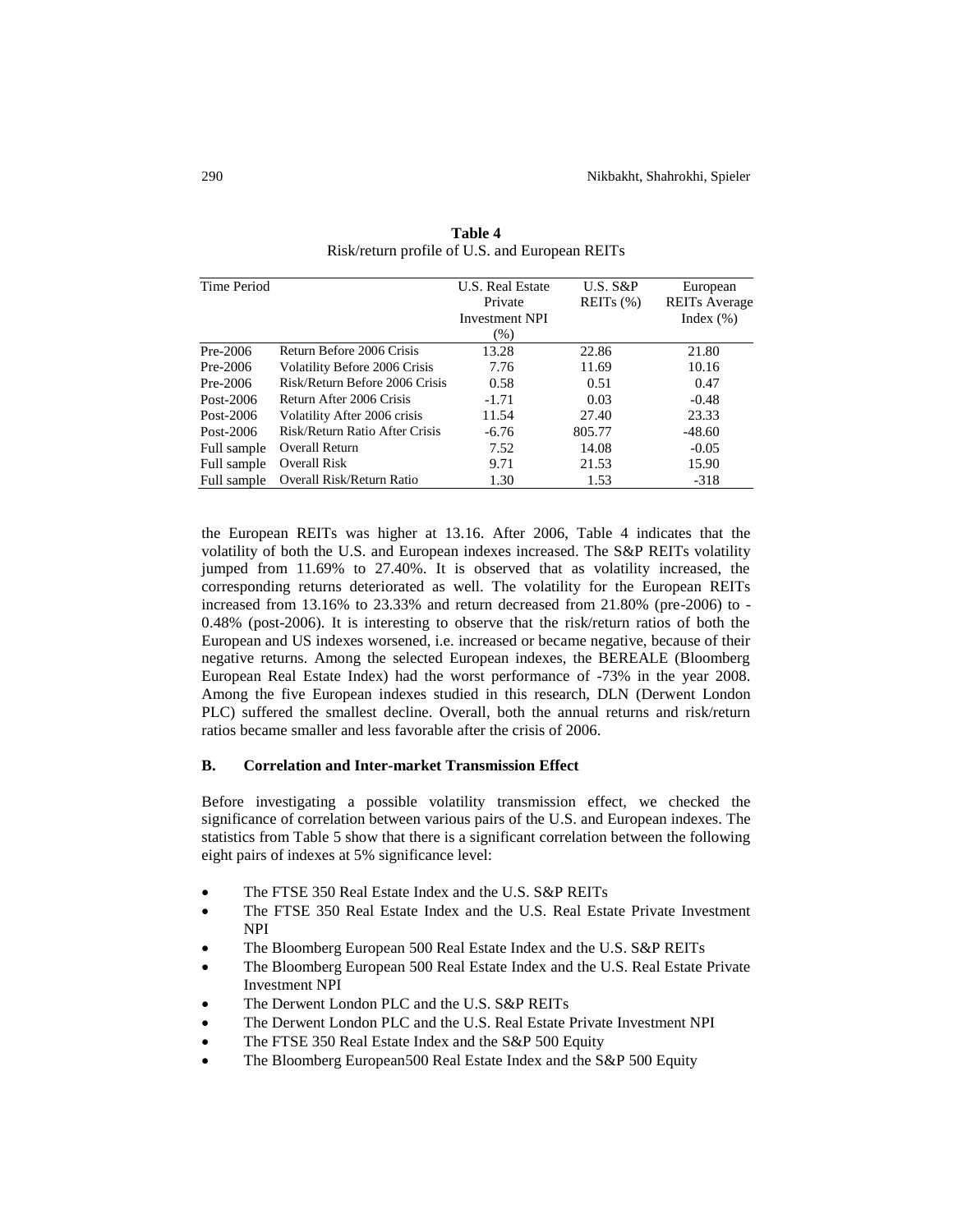| таріе э                        |                                        |                     |                          |  |  |
|--------------------------------|----------------------------------------|---------------------|--------------------------|--|--|
| Correlation coefficient matrix |                                        |                     |                          |  |  |
|                                | Real Estate Private Investment NPI (%) | $S\&P$ REITs $(\%)$ | $S\&P 500$ Equity $(\%)$ |  |  |
| F3REAL                         | 0.63                                   | 0.37                | 0.54                     |  |  |
|                                | $(3.23)$ **                            | $(2.94)$ **         | $(3.94)$ **              |  |  |
| <b>BEREALE</b>                 | 0.82                                   | 0.92                | 0.34                     |  |  |
|                                | $(3.56)$ **                            | $(4.21)$ **         | $(2.99)$ **              |  |  |
| <b>DLN</b>                     | 0.72                                   | 0.67                | $-0.37$                  |  |  |
|                                | $(4.32)$ **                            | $(3.94)$ **         | $(-1.56)$                |  |  |
| <b>GFC</b>                     | $-0.23$                                | $-0.27$             | $-0.17$                  |  |  |
|                                | $(-1.23)$                              | $(-1.45)$           | $(-1.43)$                |  |  |
| <b>HMSO</b>                    | $-0.32$                                | $-0.29$             | $-0.31$                  |  |  |
|                                | $(-1.54)$                              | $(-1.63)$           | $(-1.47)$                |  |  |

**Table 5**

The t-values are in parentheses. The values significant at 10% are marked with \* , values significant at 5% are marked with \*\*, and values significant at 1% are marked with \*\*\*. Values marked with # exceed the critical levels for the likelihood ratios.

The correlation between the other pairs of indexes was not significant at the 5% significance level. For example, the GFC France and the HMSO of Germany, France and U.K. did not show a significant correlation with U.S. Real Estate Private Investment NPI, U.S. S&P REITs, and S&P Equity. A plausible explanation is that the U.S. Real Estate Private Investment NPI is not a transaction-based index. In addition, the GFC France and HMSO of Germany, France and U.K. are real estate firms; they are not full-fledged real estate indexes. A real estate firm, unlike a diversified real estate portfolio index, has its own idiosyncratic volatility and may not be significantly correlated with the total market fluctuations. Therefore, excluding the European real estate firms from the sample, it is clear that there is a significant correlation between the U.S. S&P REITs and the European Real Estate Indexes.

The GARCH results to test Hypothesis 1 from the U.S. to Europe, for all three periods (before crisis, after crisis, and the full period of 1999 to 2011) are displayed in Table 6. In none of those periods do we observe any significant volatility transmission (spillover) effect from the U.S. Real Estate Investment NPI to other European indexes. The absence of transmission effect, even after the crisis, can likely be attributed to the construction methodology of this particular and popular U.S. real estate price index which is based on market appraisal which imputes a well-known smoothing effect into the data. Stated differently, the volatility transmission effect between the U.S. NPI Private Real Estate Index to all selected European real estate indices, indicates a confidence level below 90%.

Hypothesis 2 also examines the reverse direction (possibility of transmission from Europe to the U.S.) for all three periods using the same NPI index. The output is summarized in Table 7. Again, except for a few isolated statistics, we cannot support the existence of volatility transmission from public European real estate to private U.S. real estate. This may further support our plausible explanation that the NPI Index, used often in applied research, may not reveal the possibility of an underlying price transmission in either direction: from the U.S. to Europe or vice versa. In contrast to the above, the GARCH coefficients in Table 8 reveal a very different result.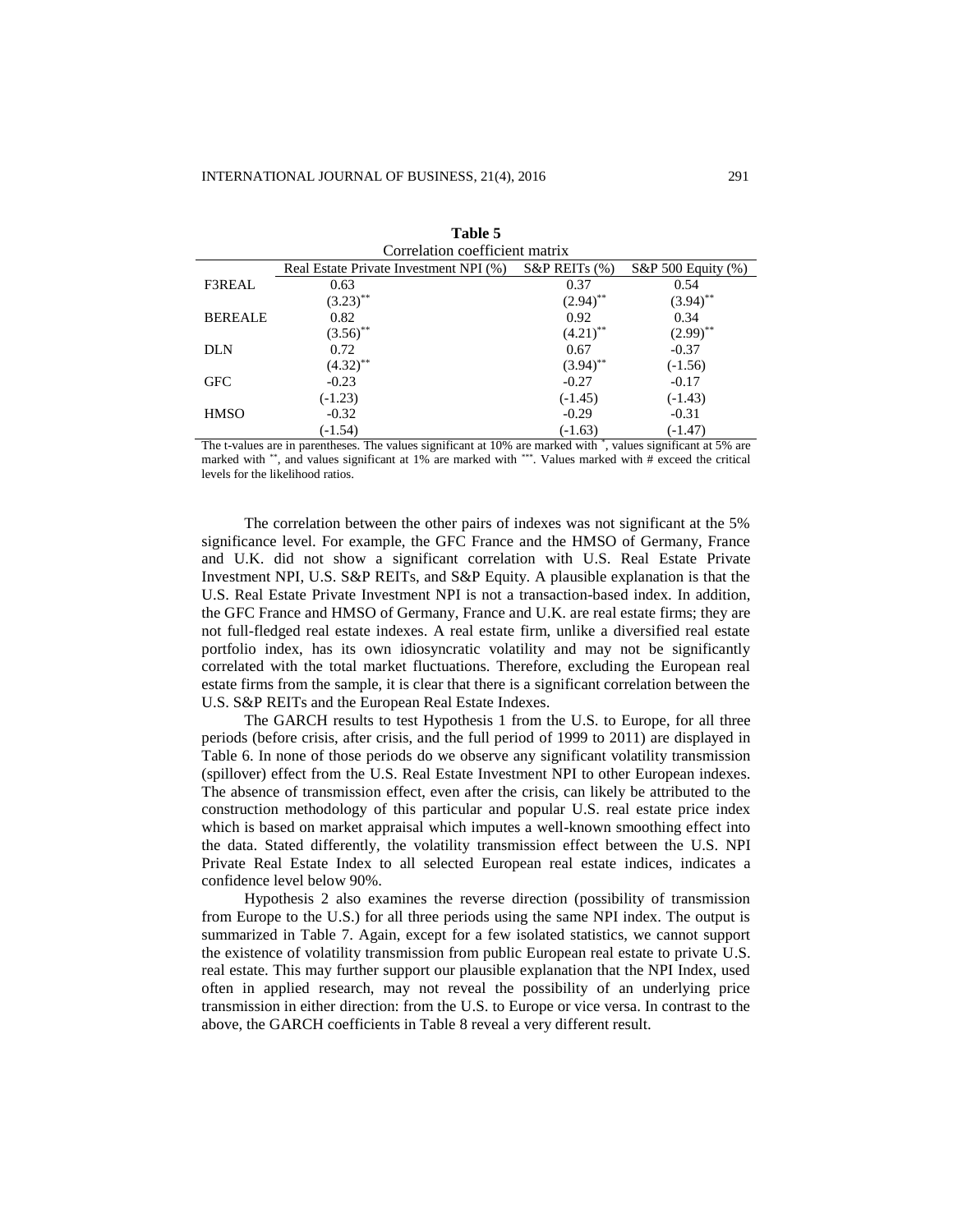## **Table 6**

Inter-market transmission effects from U.S. Real Estate NPI Index to selected European real estate indices 1999-2011

| $R_t = \alpha + \beta h_t + \gamma \in_{t-1}$ ; $h_t = a + bh_{t-1} + c \in_{t-1}^2$ |                    |                     |                 |  |
|--------------------------------------------------------------------------------------|--------------------|---------------------|-----------------|--|
| <b>Panel A: Before Crisis</b>                                                        |                    |                     |                 |  |
| Coefficients of GARCH                                                                | From NPI to F3REAL | From NPI to BEREALE | From NPI to DLN |  |
| $\alpha$                                                                             | 0.0032             | 0.0002              | 0.00019         |  |
|                                                                                      | $P = 0.113$        | $P=0.135$           | $P=0.184$       |  |
| β                                                                                    | 0.0321             | 0.057               | 0.0372          |  |
|                                                                                      | $P = 0.186$        | $P=0.166$           | $P=0.174$       |  |
| γ                                                                                    | 0.4685             | 0.4527              | 0.0533          |  |
|                                                                                      | $P=0.154$          | $P=0.156$           | $P=0.123$       |  |
| a                                                                                    | 0.0051             | 0.0032              | 0.00643         |  |
|                                                                                      | $P=0.147$          | $P=0.132$           | $P=0.129$       |  |
| $\mathbf b$                                                                          | 0.1566             | 0.1276              | 0.1234          |  |
|                                                                                      | $P=0.189$          | $P = 0.154$         | $P=0.179$       |  |
| $\mathbf{c}$                                                                         | $\bullet$          | ٠                   | $\bullet$       |  |
| Kurtosis coefficient                                                                 | 1.39               | 2.62                | 2.12            |  |
| Likelihood stat (L)                                                                  | 7.32               | 6.92                | 5.39            |  |
| Null: All coefficients=0                                                             |                    |                     |                 |  |

Note: None of the above coefficients are significant at either 5% or 10%.

## **Panel B: After Crisis**

| Coefficients of GARCH       | From NPI to F3REAL | From NPI to BEREALE | From NPI to DLN |
|-----------------------------|--------------------|---------------------|-----------------|
| $\alpha$                    | 0.0022             | 0.0013              | 0.00021         |
|                             | $P = 0.131$        | $P=0.156$           | $P=0.197$       |
| β                           | 0.0211             | 0.068               | 0.054           |
|                             | $P=0.197$          | $P=0.186$           | $P=0.165$       |
|                             | 0.5799             | 0.4342              | 0.0421          |
|                             | $P = 0.174$        | $P=0.165$           | $P=0.132$       |
| a                           | 0.0041             | 0.0042              | 0.00733         |
|                             | $P=0.177$          | $P=0.143$           | $P=0.134$       |
| b                           | 0.611              | 0.1342              | 0.1432          |
|                             | $P=0.231$          | $P=0.164$           | $P=0.189$       |
| $\mathbf{c}$                |                    |                     |                 |
| Kurtosis coefficient        | 5.12               | 6.88                | 5.45            |
| Likelihood stat (L)         | 6.12               | 8.72                | 5.82            |
| Null: All coefficients= $0$ |                    |                     |                 |

Note: None of the above coefficients are significant at either 5% or 10%.

| <b>Panel C: Full Period</b> |                    |                     |                 |
|-----------------------------|--------------------|---------------------|-----------------|
| Coefficients of GARCH       | From NPI to F3REAL | From NPI to BEREALE | From NPI to DLN |
| $\alpha$                    | 0.0031             | 0.0012              | 0.00017         |
|                             | $P = 0.118$        | $P=0.146$           | $P=0.199$       |
|                             | 0.0432             | 0.067               | 0.0421          |
|                             | $P=0.286$          | $P=0.176$           | $P=0.198$       |
|                             | 0.5125             | 0.543               | 0.076           |
|                             | $P=0.164$          | $P=0.175$           | $P=0.153$       |
| a                           | 0.0064             | 0.0042              | 0.00876         |
|                             | $P=0.150$          | $P=0.135$           | $P=0.120$       |
| b                           | 0.1866             | 0.1345              | 0.1442          |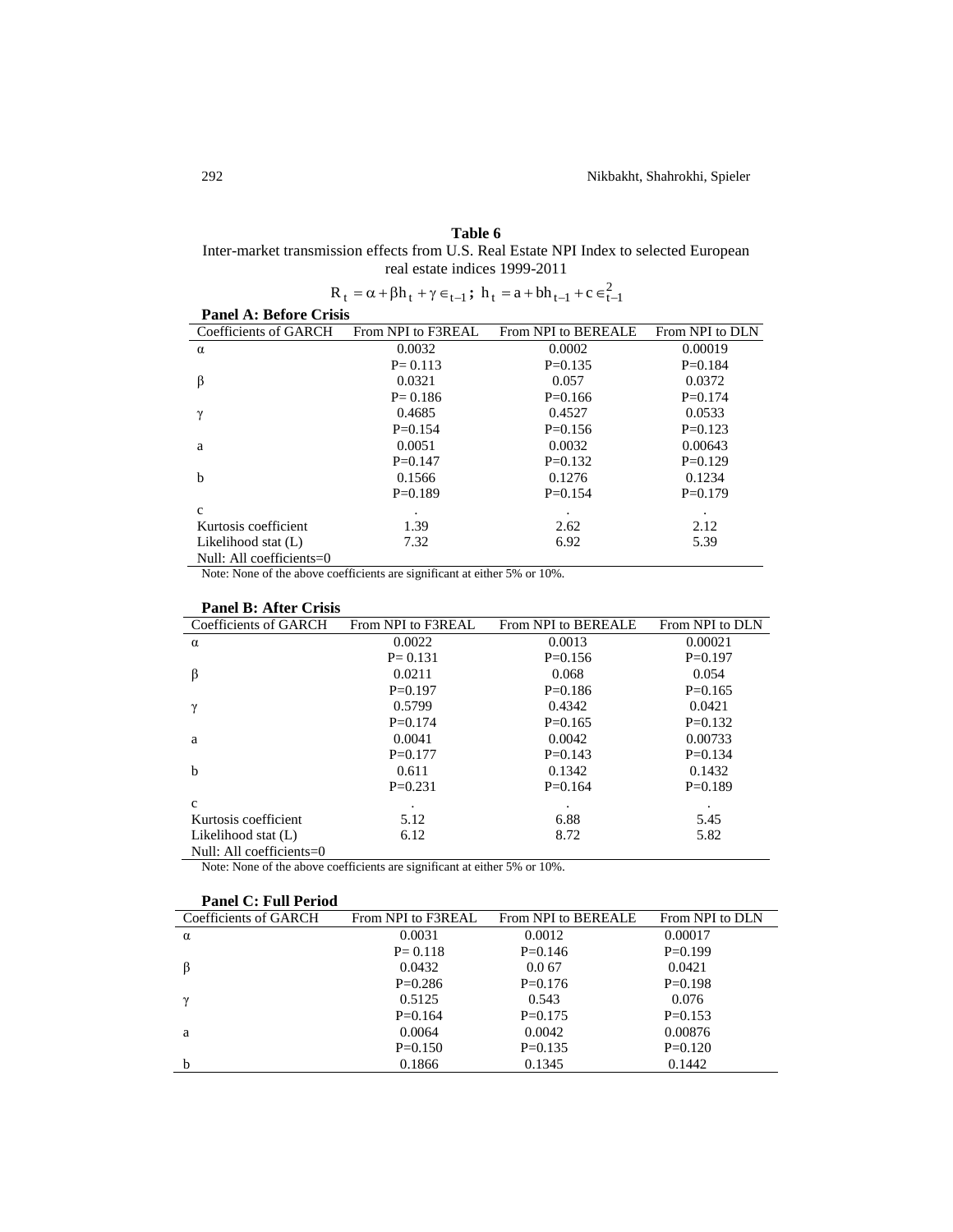|                             | $P=0.289$ | $P=0.144$ | $P=0.177$ |  |
|-----------------------------|-----------|-----------|-----------|--|
| c                           | $\bullet$ | ٠         |           |  |
| Kurtosis coefficient        | 5.11      | 8.65      | 9.88      |  |
| Likelihood stat (L)         | 5.77      | 4.78      | 3.87      |  |
| Null: All coefficients= $0$ |           |           |           |  |

Note: None of the above coefficients are significant at either 5% or 10%.

| וחו<br>ı<br>а |  |
|---------------|--|
|---------------|--|

Inter-market transmission effects from selected European real estate indices to U.S. Real Estate NPI Index, 1999-2011

| $R_t = \alpha + \beta h_t + \gamma \in_{t-1}$ ; $h_t = a + bh_{t-1} + c \in_{t-1}^2$ |                    |                     |                 |
|--------------------------------------------------------------------------------------|--------------------|---------------------|-----------------|
| <b>Panel A: Before Crisis</b>                                                        |                    |                     |                 |
| Coefficients of GARCH                                                                | From F3REAL to NPI | From BEREALE to NPI | From DLN to NPI |
| $\alpha$                                                                             | 0.0029             | 0.0009              | 0.00432         |
|                                                                                      | $P = 0.131$        | $P=0.142$           | $P=0.187$       |
| β                                                                                    | 0.0432             | 0.0587              | 0.0543          |
|                                                                                      | $P=0.186$          | $P=0.176$           | $P=0.178$       |
| $\mathbf v$                                                                          | 0.4673             | 0.4765              | 0.0755          |
|                                                                                      | $P=0.186$          | $P=0.187$           | $P=0.143$       |
| a                                                                                    | 0.0261             | 0.0142              | 0.00768         |
|                                                                                      | $P=0.197$          | $P=0.155$           | $P=0.130$       |
| $\mathbf b$                                                                          | 0.271              | 0.1354              | 0.1765          |
|                                                                                      | $P=0.231$          | $P=0.234$           | $P=0.232$       |
| $\mathbf{c}$                                                                         | $\bullet$          |                     |                 |
| Kurtosis coefficient                                                                 | 2.65               | 1.898               | 2.99            |
| Likelihood stat (L)                                                                  | 7.99               | 6.04                | 3.44            |
| Null: All coefficients $=0$                                                          |                    |                     |                 |

Note: None of the above coefficients are significant at either 5% or 10%.

| <b>Panel B: After Crisis</b> |                    |                     |                 |  |
|------------------------------|--------------------|---------------------|-----------------|--|
| Coefficients of GARCH        | From F3REAL to NPI | From BEREALE to NPI | From DLN to NPI |  |
| $\alpha$                     | 0.0013             | 0.1322              | 0.1326          |  |
|                              | $P = 0.232$        | $P=0.134$           | $P = 0.333$     |  |
| β                            | 0.0431             | 0.067               | 0.0796          |  |
|                              | $P=0.199$          | $P=0.143$           | $P=0.243$       |  |
| ν                            | 0.1686             | 0.546               | 0.0877          |  |
|                              | $P=0.176$          | $P=0.342$           | $P=0.343$       |  |
| a                            | 0.2350             | 0.0321              | 0.0166          |  |
|                              | $P=0.187$          | $P=0.142$           | $P=0.177$       |  |
| b                            | 0.1777             | 0.1543              | 0.1765          |  |
|                              | $P=0.189$          | $P=0.199$           | $P=0.146$       |  |
| $\mathbf{C}$                 |                    |                     |                 |  |
| Kurtosis coefficient         | 12.88              | 18.99               | 14.887          |  |
| Likelihood stat (L)          | 4.011              | 7.987               | 8.777           |  |
| Null: All coefficients= $0$  |                    |                     |                 |  |

Note: Even after crisis of 2006, none of the coefficients are significant at either 5% or 10%. As noted, the reason could be attributed to the way the NPI index is constructed.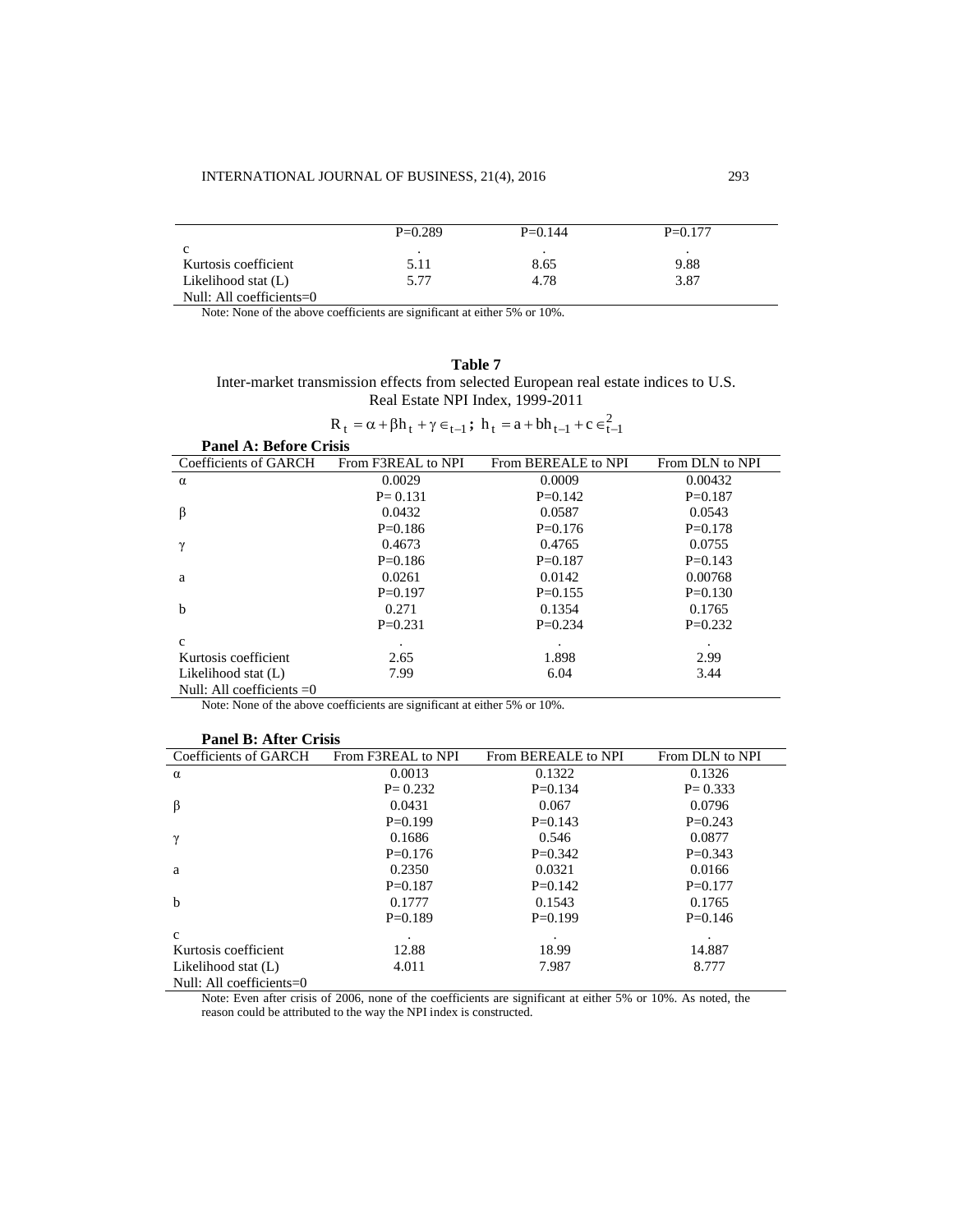| Coefficients of GARCH    | From F3REAL to NPI | From BEREALE to NPI | From DLN to |
|--------------------------|--------------------|---------------------|-------------|
|                          |                    |                     | <b>NPI</b>  |
| $\alpha$                 | 0.0054             | 0.0013              | 0.00029     |
|                          | $P = 0.343$        | $P=0.243$           | $P = 0.266$ |
| β                        | 0.0643             | 0.099               | 0.0654      |
|                          | $P=0.196$          | $P=0.166$           | $P=0.174$   |
| γ                        | 0.466              | 0.654               | 0.1534      |
|                          | $P=0.254$          | $P=0.356$           | $P=0.129$   |
| a                        | 0.0252             | 0.0043              | 0.00432     |
|                          | $P=0.166$          | $P=0.137$           | $P=0.120$   |
| b                        | 0.1877             | 0.1544              | 0.1999      |
|                          | $P=0.344$          | $P=0.342$           | $P=0.345$   |
| $\mathbf{c}$             |                    |                     |             |
| Kurtosis coefficient     | 8.11               | 6.44                | 15.99       |
| Likelihood stat (L)      | 6.998              | 8.934               | 5.564       |
| Null: All coefficients=0 |                    |                     |             |

## **Panel C: Full Period**

Note: Using the entire period of 1999 to 2011, none of the coefficients are significant at either 5% or 10%. As noted, the reason could be attributed to the way the NPI index is constructed. The NPI is a price appraised index (not transactional).

Hypothesis 3, public U.S. real estate transmission to European real estate markets, is now analyzed. Table 8 uses the U.S. S&P REITs (in place of the NPI index) and maintains the same European real estate indexes (FTSE 350 Real Estate, Bloomberg European 500 Real Estate, and Derwent London PLC). In this set of iterations, where we incorporate the U.S. REIT Index, the transmission effect (from the U.S. to Europe) becomes statistically significant at the 5% and 10% levels. In a few cases, we observe a 1% level of significance as well. We also observe the high levels of kurtosis (possibility of fat tails around the crisis time), but in general the kurtosis coefficient hovers around 3 in most cases. The likelihood ratios, indicative if any the GARCH coefficients are different from zero, exceed the critical levels in Table 8. Overall, we tend to support that contention that there is a transmission effect from the U.S. real estate market (as measured by the S&P REIT Index) to the selected European real estate markets. In Table 9, we replicated the same GARCH test for the possibility of transmission effect from Europe to the U.S. (Hypothesis 4). Except for isolated cases, we do not observe a consistent significant flow of volatility in that direction.

This study also shows that results from research on volatility transmission effect between the European and the U.S. markets are index specific. For example, we could not determine any significant correlation between the two markets when private real estate investment proxied by NPI was used. This result is perhaps not surprising given that the NPI index is computed based on market appraisals, not market transactions. After excluding the NPI index, we observed that the values of the correlation coefficient matrix and the GARCH were mostly significant. This finding is consistent with abundant extant empirical evidence showing correlation in general has increased significantly between various markets over time. Boyer, Gibson and Loretan (1999) were among the first who identified this pattern in financial markets and referred to it as a rise in correlation breakdown. Our findings also support the conclusion of Michayluk et al. (2006) in which they identified a directional spillover effect from specific markets in the U.S. to the U.K.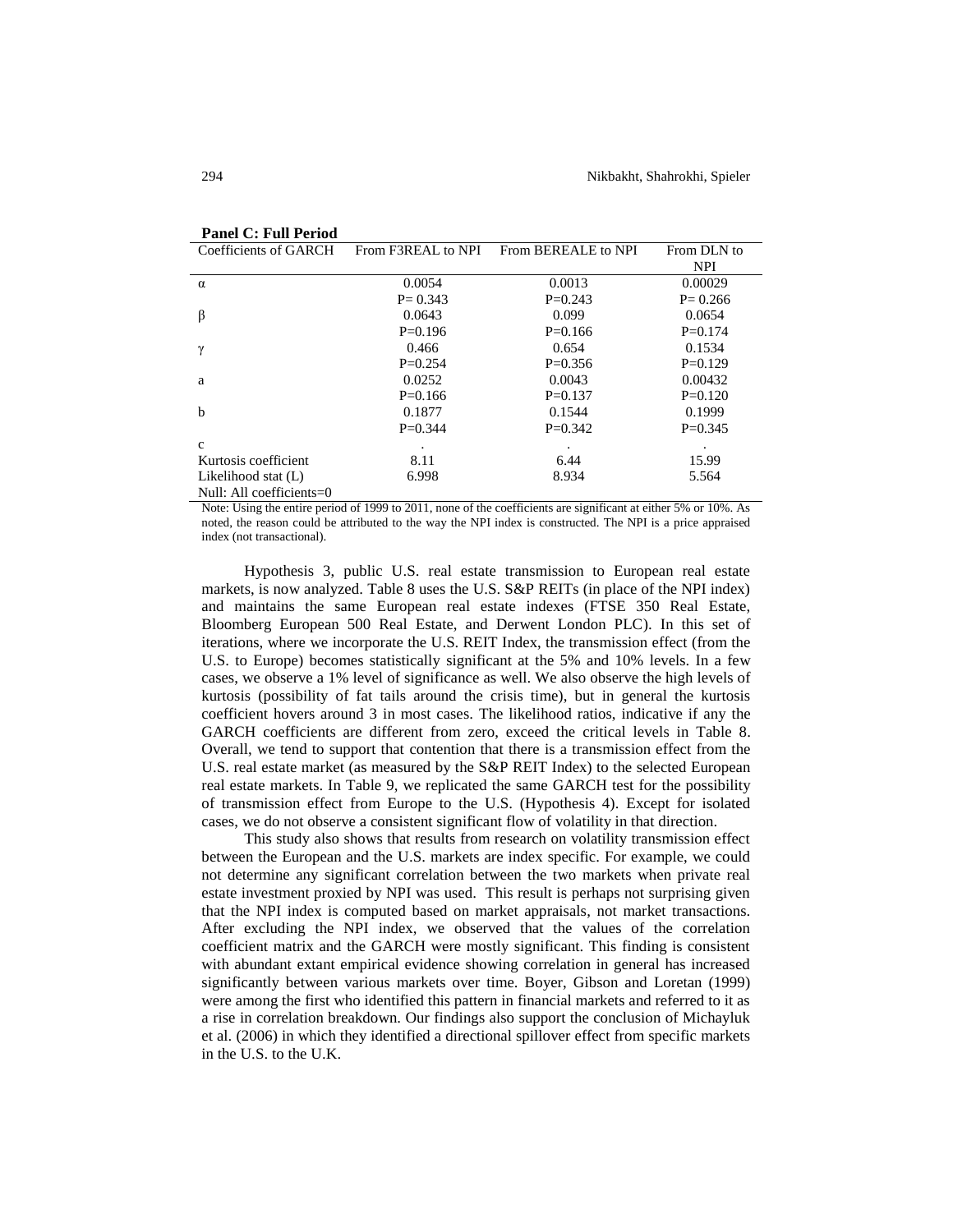## **Table 8**

Inter-market Transmission Effects from U.S. S&P REITs to Selected European Real Estate Indexes, 1999-2011

| $R_t = \alpha + \beta h_t + \gamma \in_{t-1}$ ; $h_t = a + bh_{t-1} + c \in_{t-1}^2$ |  |
|--------------------------------------------------------------------------------------|--|

| <b>Panel A: Before Crisis</b> |                   |                   |                   |
|-------------------------------|-------------------|-------------------|-------------------|
| Coefficients of GARCH         | From S&P REITs to | From S&P REITs to | From S&P REITs to |
|                               | F3REAL            | <b>BEREALE</b>    | DLN               |
| $\alpha$                      | 0.0244            | 0.0445            | 0.0654            |
|                               | $P = 0.0650^*$    | $P=0.0450**$      | $P = 0.0900^*$    |
| β                             | 0.0896            | 0.5981            | 0.645             |
|                               | $P=0.0150**$      | $P=0.0344**$      | $P=0.0901^*$      |
| γ                             | 0.677             | 0.7865            | 0.654             |
|                               | $P=0.0001***$     | $P=0.0030***$     | $P=0.0477**$      |
| a                             | 0.45              | 0.34              | 0.67              |
|                               | $P=0.0469**$      | $P=0.0325***$     | $P=0.0287**$      |
| b                             | 0.71561           | 0.81277           | 0.81235           |
|                               | $P=0.0186***$     | $P=0.0154***$     | $P=0.0179**$      |
| $\mathbf{c}$                  | 0.8666            | 0.785             | 0.9854            |
|                               | $P = 0.0333^{**}$ | $P=0.0432**$      | $P = 0.0012***$   |
| Kurtosis coefficient          | 2.866             | 2.763             | 2.540             |
| Likelihood stat (L)           | $20.11^{#}$       | $32.11*$          | 19.88#            |
| Null: All coefficients= $0$   |                   |                   |                   |

Note: The values significant at 10% are marked with  $*$ , values significant at 5% are marked with  $**$ , and values significant at 1% are marked with \*\*\*. Values marked with # exceed the critical levels for the likelihood ratios.

| <b>Panel B: After Crisis</b> |  |
|------------------------------|--|
|                              |  |

| Coefficients of GARCH    | From S&P REITs to    | From S&P REITs to         | From S&P REITs to    |
|--------------------------|----------------------|---------------------------|----------------------|
|                          | F3REAL               | <b>BEREALE</b>            | <b>DLN</b>           |
| $\alpha$                 | 0.645                | 0.41345                   | 0.5455               |
|                          | $P = 0.0110^{**}$    | $P=0.0430**$              | $P=0.0675$ *         |
| $\beta$                  | 0.6754               | 0.964                     | 0.324                |
|                          | $P=0.0188**$         | $P=0.0166$ **             | $P=0.0175***$        |
| $\gamma$                 | 0.485                | 0.427                     | 0.0523               |
|                          | $P=0.0159**$         | $P=0.0158***$             | $P=0.0125***$        |
| a                        | 0.764                | 0.843                     | 0.866                |
|                          | $P=0.0432**$         | $P=0.0321**$              | $P=0.0128**$         |
| $\mathbf b$              | 0.3566               | 0.7877                    | 0.41231              |
|                          | $P=0.0184**$         | $P=0.0155***$             | $P=0.0178***$        |
| $\mathbf{c}$             | .345                 | .563                      | .745                 |
|                          | $P = .083^*$         | $P = 0.0983$ <sup>*</sup> | $.0865*$             |
| Kurtosis coefficient     | 3.14                 | 2.87                      | 3.66                 |
| Likelihood stat (L)      | $45.11$ <sup>#</sup> | $54.12*$                  | $23.15$ <sup>#</sup> |
| Null: All coefficients=0 |                      |                           |                      |

Note: The values significant at 10% are marked with  $\gamma$ , values significant at 5% are marked with  $\gamma$ , and values significant at 1% are marked with \*\*\*. Values marked with # exceed the critical levels for the likelihood ratios.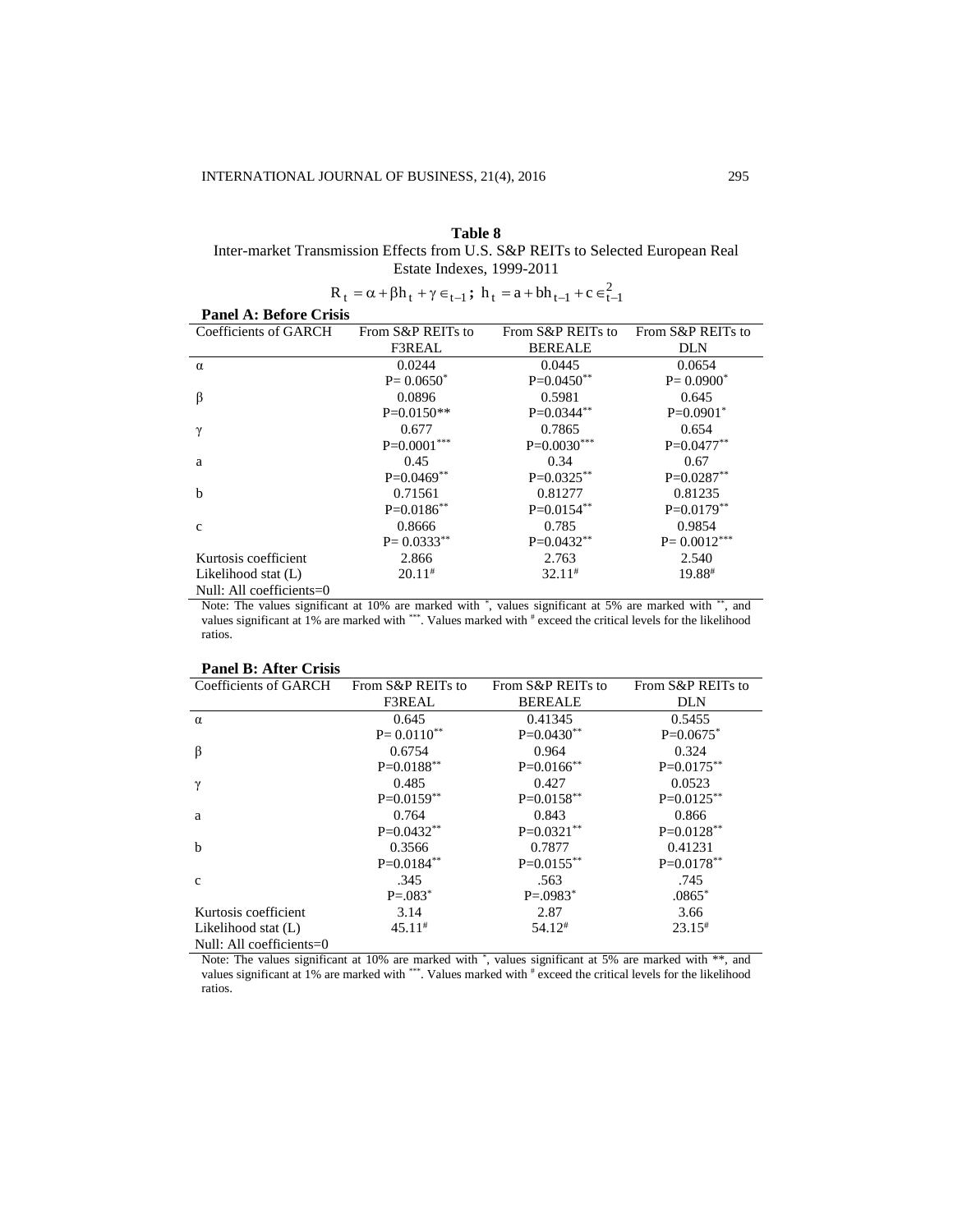| <b>Panel C: Full Period</b>  |                   |                   |                   |
|------------------------------|-------------------|-------------------|-------------------|
| <b>Coefficients of GARCH</b> | From S&P REITs to | From S&P REITs to | From S&P REITs to |
|                              | F3REAL            | <b>BEREALE</b>    | DLN               |
| $\alpha$                     | 0.00333           | 0.0102            | 0.011             |
|                              | $P = 0.416$       | $P=0.516$         | $P=0.654$         |
| $\beta$                      | 0.911             | 0.887             | 0.765             |
|                              | $P=0.0187**$      | $P=0.0170**$      | $P=0.0173***$     |
| γ                            | 0.8766            | 0.988             | 0.765             |
|                              | $P=0.0174***$     | $P=0.0196**$      | $P=0.0176**$      |
| a                            | 0.9871            | 0.754             | 0.632             |
|                              | $P=0.0157**$      | $P=0.0175***$     | $P=0.0154**$      |
| $\mathbf b$                  | 0.764             | 0.864             | 0.645             |
|                              | $P=0.00185***$    | $P=0.00156***$    | $P = 000186$ ***  |
| $\mathbf c$                  | .9612             | .9722             | .9645             |
|                              | $P = 0.0034***$   | $P = 0.00154***$  | $P = 0.00245***$  |
| Kurtosis coefficient         | 3.77              | 3.89              | 4.11              |
| Likelihood stat (L)          | $28.11*$          | $29.66*$          | $27.642*$         |
| Null: All coefficients=0     |                   |                   |                   |

Note: The values significant at 10% are marked with  $*$ , values significant at 5% are marked with  $**$ , and values significant at 1% are marked with \*\*\*. Values marked with # exceed the critical levels for the likelihood ratios.

## **Table 9**

Inter-market transmission effects from selected European real estate indices to U.S. S&P REITs, 1999-2011

$$
R_t = \alpha + \beta h_t + \gamma \in_{t-1}
$$
;  $h_t = a + bh_{t-1} + c \in_{t-1}^2$ 

 $\lambda$ 

| <b>Panel A: Before Crisis</b> |                      |                 |                |  |
|-------------------------------|----------------------|-----------------|----------------|--|
| Coefficients of GARCH         | From F3REAL to the   | From BEREALE to | From to DLN to |  |
|                               | <b>S&amp;P REITs</b> | the S&P REITs   | the S&P REITs  |  |
| $\alpha$                      | 0.143                | 0.2345          | 0.4389         |  |
|                               | $P = 0.234$          | $P=0.123$       | $P=0.197$      |  |
| β                             | 0.054                | 0.089           | 0.098          |  |
|                               | $P=0.234$            | $P=0.564$       | $P=0.321$      |  |
| $\gamma$                      | 0.643                | 0.098           | 0.0111         |  |
|                               | $P=0.066$            | $P=0.134$       | $P=0.125$      |  |
| a                             | 0.234                | 0.054           | 0.00688        |  |
|                               | $P=0.143$            | $P=0.156$       | $P=0.341$      |  |
| $\mathbf b$                   | 0.01567              | 0.01274         | 0.012934       |  |
|                               | $P=0.177$            | $P=0.158$       | $P=0.176$      |  |
| $\mathbf{c}$                  | 0.0064               | 0.0087          | 0.0076         |  |
|                               | $P=0.143$            | $P=0.189$       | $P=0.342$      |  |
| Kurtosis coefficient          | 8.45                 | 9.45            | 8.56           |  |
| Likelihood stat (L)           | 6.011                | 7.0801          | 8.077          |  |
| Null: All coefficients= $0$   |                      |                 |                |  |

Note: None of the above coefficients are significant at either 5% or 10%.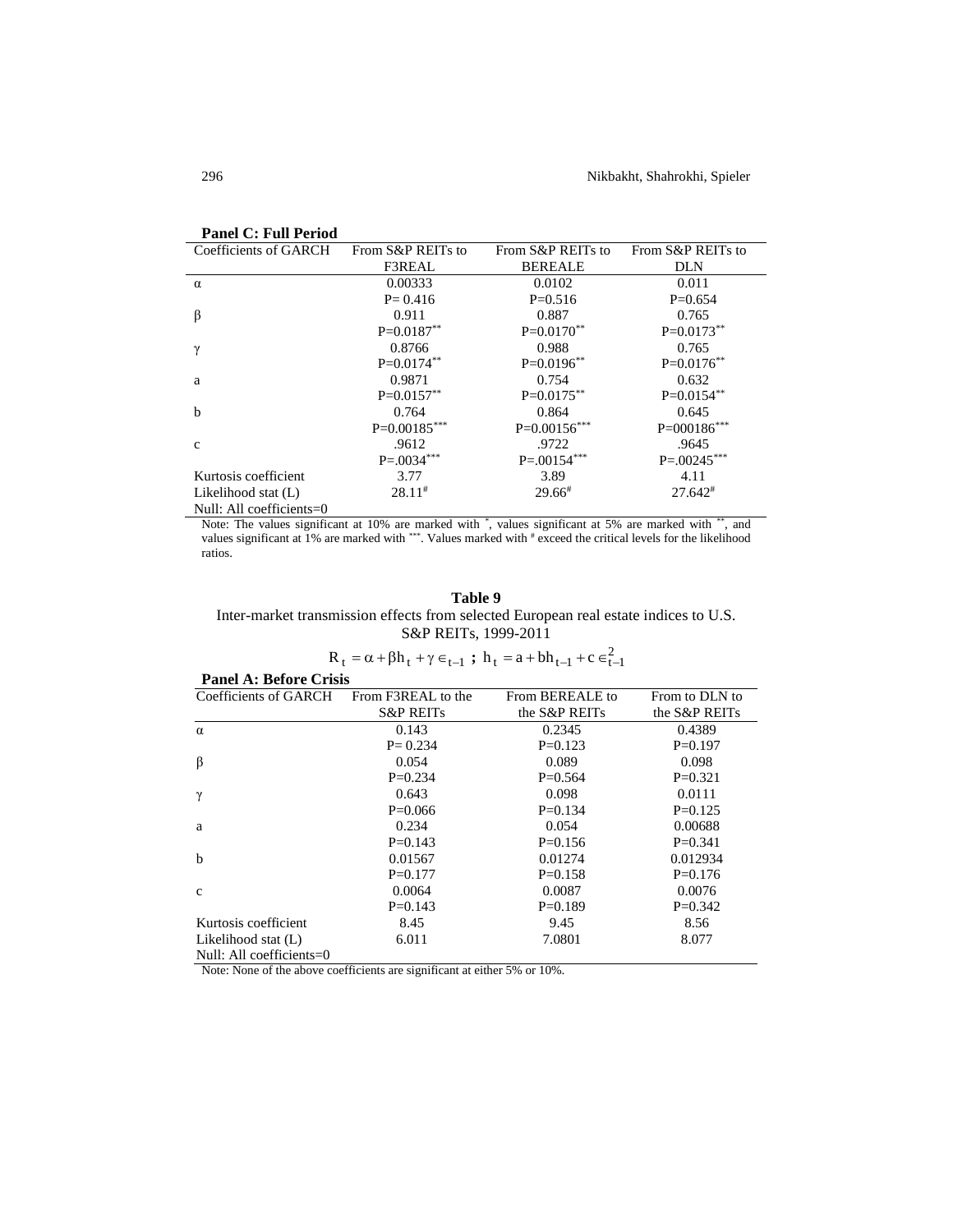| Coefficients of GARCH    | From F3REAL to the       | From BEREALE to the  | From to DLN to |
|--------------------------|--------------------------|----------------------|----------------|
|                          | <b>S&amp;P REITs</b>     | <b>S&amp;P REITs</b> | the S&P REITs  |
| $\alpha$                 | 0.0986                   | 0.08876              | 0.0754         |
|                          | $P = 0.156$              | $P=0.176$            | $P = 0.142$    |
| $\beta$                  | 0.0453                   | 0.0832               | 0.0985         |
|                          | $P=0.0399**$             | $P=0.345$            | $P=0.0724*$    |
| γ                        | 0.03456                  | 0.0453               | 0.0633         |
|                          | $P=0.345$                | $P=0.234$            | $P=0.324$      |
| a                        | 0.02345                  | 0.0345               | 0.02345        |
|                          | $P=0.145$                | $P = 0.177$          | $P=0.245$      |
| b                        | 0.0457                   | 0.01276              | 0.01745        |
|                          | $P=0.223$                | $P=0.256$            | $P=0.245$      |
| $\mathbf{C}$             | 0.0834                   | 0.1185               | 0.1543         |
|                          | $P = 0.078$ <sup>*</sup> | $P = 0.113$          | $P = 0.120$    |
| Kurtosis coefficient     | 6.901                    | 7.085                | 4.987          |
| Likelihood stat (L)      | 9.11                     | 4.786                | 6.983          |
| Null: All coefficients=0 |                          |                      |                |

## **Panel B: After Crisis**

Note: Most coefficients are NOT significant at either 5% or 10%. The values significant at 10% are marked with  $\ast$ , values significant at 5% are marked with  $\ast\ast$ , and values marked with  $\ast$  exceed the critical levels for the likelihood ratios.

| Coefficients of GARCH       | From F3REAL to the   | From BEREALE to the  | From to DLN to |
|-----------------------------|----------------------|----------------------|----------------|
|                             | <b>S&amp;P REITS</b> | <b>S&amp;P REITS</b> | the S&P REITs  |
| $\alpha$                    | 0.0765               | 0.0002               | 0.00019        |
|                             | $P = 0.118$          | $P=0.134$            | $P = 0.189$    |
| β                           | 0.0435               | 0.0654               | 0.0657         |
|                             | $P=0.256$            | $P=0.095*$           | $P=0.199$      |
| γ                           | 0.04683              | 0.0456               | 0.08976        |
|                             | $P=0.345$            | $P=0.234$            | $P=0.321$      |
| a                           | 0.064                | 0.0784               | 0.085          |
|                             | $P=0.157$            | $P=0.082^*$          | $P=0.136$      |
| $\mathbf b$                 | 0.2456               | 0.2367               | 0.0751         |
|                             | $P=0.234$            | $P=0.154$            | $P=0.190$      |
| $\mathbf{c}$                |                      |                      |                |
| Kurtosis coefficient        | 4.88                 | 5.45                 | 3.13           |
| Likelihood stat (L)         | 3.17                 | 3.89                 | 2.897          |
| Null: All coefficients= $0$ |                      |                      |                |

#### **Panel C: Full Period**

Note: Most coefficients are NOT significant, at either 5% or 10%, when the entire period is considered. The values significant at 10% are marked with \* .

## **VI. CONCLUSIONS, POLICY IMPLICATIONS AND RECOMMENDATION FOR FUTURE WORK**

This research extends previous work on volatility transmission to study the relationship between the U.S. and European real estate markets. The data used in this study covers 1999-2011 which includes the deep recession in the U.S. and European markets and concomitant decline in real estate prices. Accordingly, we subdivided the sample period into pre-Crisis (1999-2006), post-Crisis (2007-2011 and full-sample (1999-2011).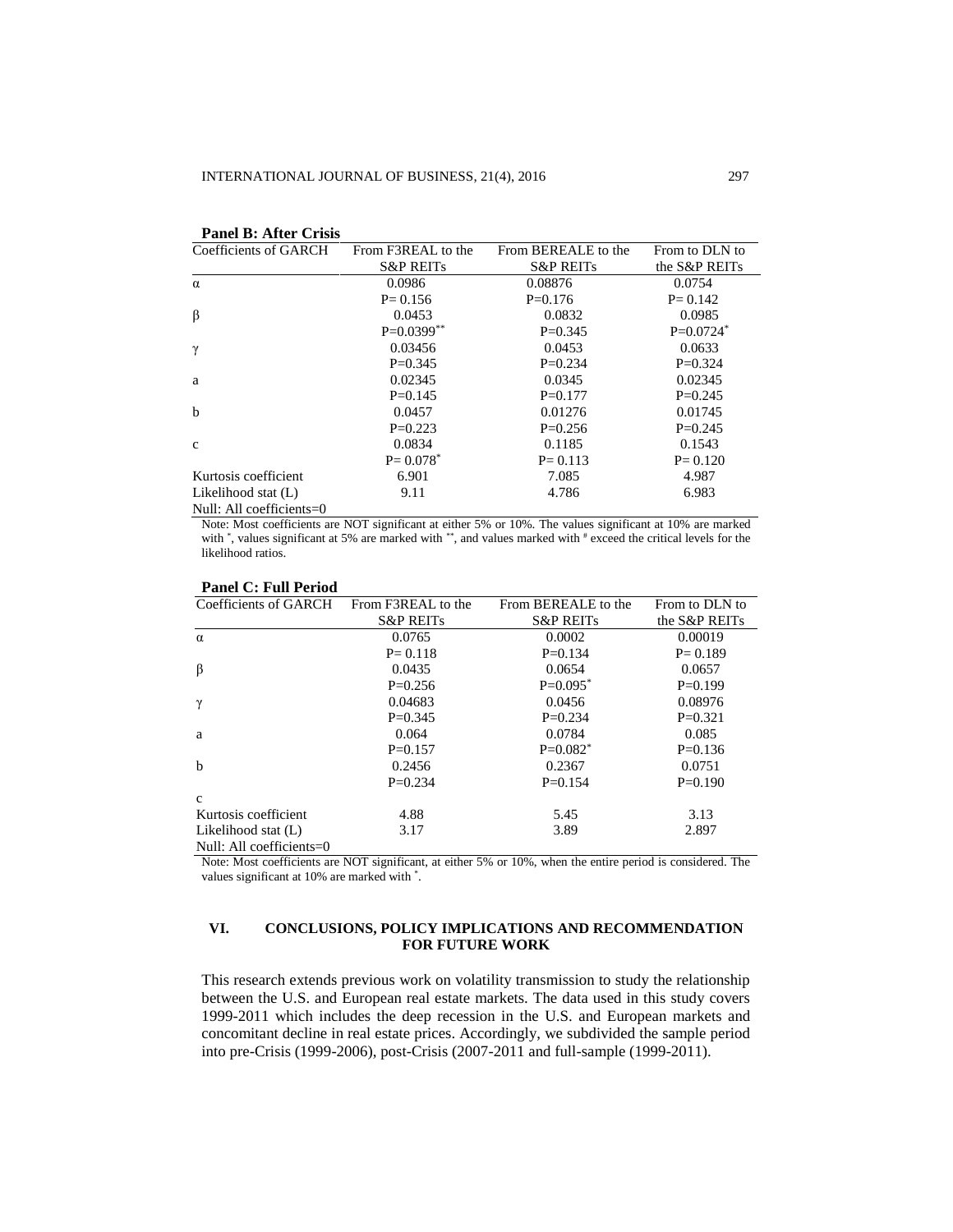For each sub-period, a GARCH (1,1) model is used to test for volatility spillover. Specifically, volatility transmission is tested for the U.S. markets to European markets and European markets to U.S. markets for both public and private real estate price indices. Public real estate prices are proxied by S&P REITs (the U.S. markets) and FTSE 350 (the U.K. markets). The private U.S. real estate prices are proxied by NPI (NCREIF Index).

Following is a summary of findings, where "yes" means a significant directional transmission effect from one market to the other, and "no" otherwise.

| .<br>Summary of findings |                       |                  |                |           |           |
|--------------------------|-----------------------|------------------|----------------|-----------|-----------|
|                          |                       |                  |                |           |           |
|                          |                       |                  | Pre-2007       | 2007-2011 | 1999-2011 |
|                          | U.S. (private) Europe |                  | No             | No        | No        |
| 2                        | Europe                | $U.S.$ (private) | N <sub>0</sub> | No        | No        |
| 3                        | $U.S.$ (public)       | Europe           | Yes            | Yes       | Yes       |
| $\overline{4}$           | Europe                | $U.S.$ (Public)  | No             | No        | No        |

**Table 10**

We document an asymmetric volatility spillover effect. As the above table shows, the only consistent evidence of volatility transmission is from U.S. public markets to European markets for both the entire sample period as well as the pre and post-crisis time periods. We also point out that there is no evidence of volatility transmission from U.S. private real estate markets to European markets or from European markets to U.S. markets (public or private) in any sub-period.

A possible caveat to the empirical results should be noted. The construction of the private real estate indices may contribute to the lack of statistical significance. In particular, the NCREIF index uses appraisals rather than market transactions for the data series. The results are broadly consistent with previous research documenting volatility spillover between the U.S. and U.K. property markets. The results are also specific to the index chose which appears to proxy for public/private investments.

We also note that our results have broader implications documenting the linkage between international markets even in real estate markets which are by nature illiquid and more heterogeneous than equity or fixed income markets. To the extent that investors form international portfolios, volatility spillover reduces the benefit of crossborder diversification. Interestingly, if the lack of spillover between private real estate markets can be confirmed by further research, including use of private real estate, this highlights the possibility of diversification benefits.

#### **ENDNOTE**

1. The NPI index includes major types of real estate in the US including business offices, residential apartments, business retail centers, shopping centers, warehouse and manufacturing properties, and hotels. Apartments and offices constitute the major portion of this index at more than 50% weighting.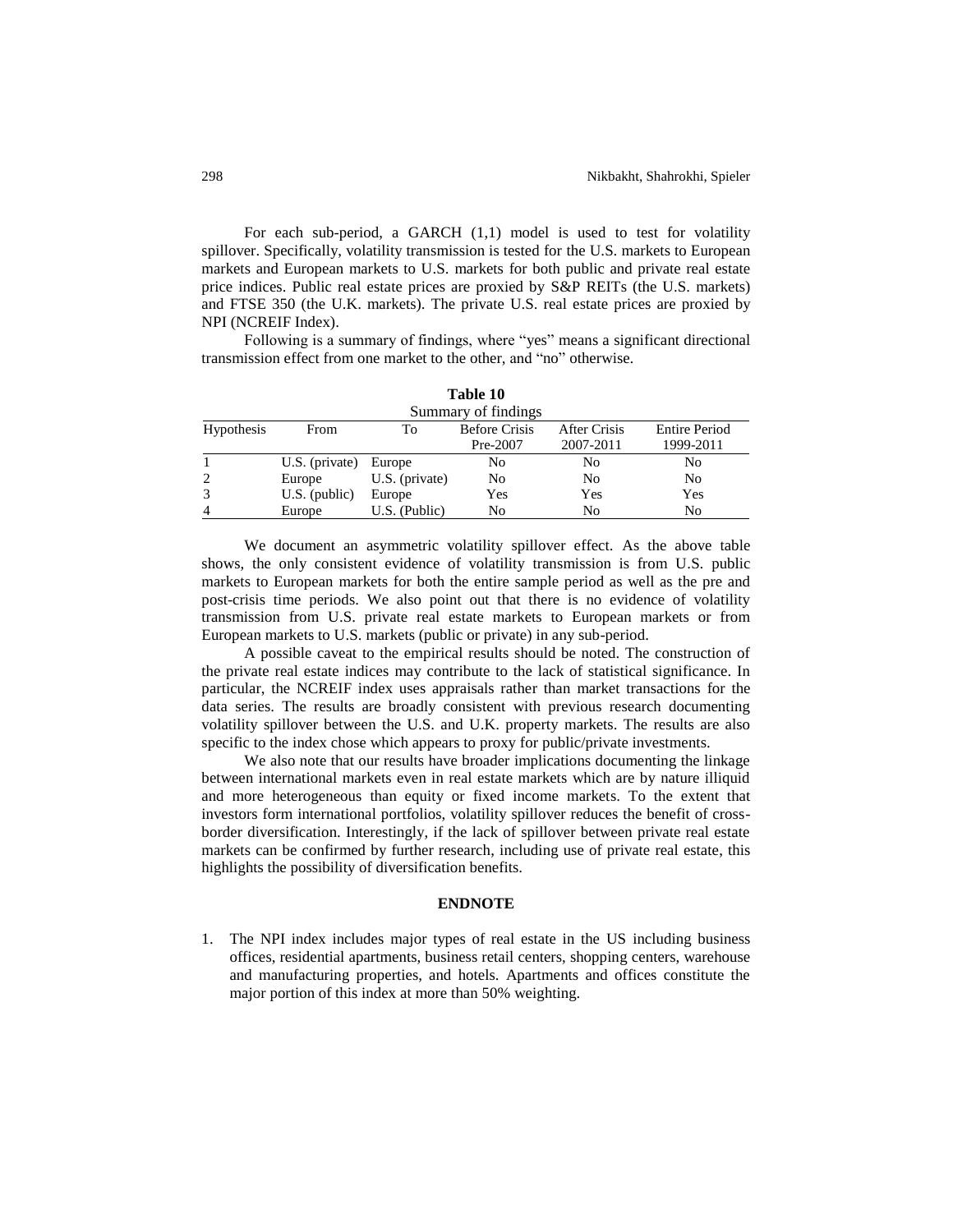#### **REFERENCES**

- Baele, L., 2005, "Volatility Spillover Effects in European Equity Markets." *Journal of Financial and Quantitative Analysis*, 2(2), 373-401.
- Bollerslev, T., 1986, "Generalized Autoregressive Conditional Heteroskedasticity." *Journal of Econometrics*, 31, 307-27.
- Boyer, B.H., M.S., Gibson, and M., Loretan, 1999, "Pitfalls in tests for changes in correlations, Board of Governors of the Federal Reserve System." International Finance Discussion Papers, (597).
- Cauchie, S., M., and Hoesli, 2006, "Further Evidence of the Integration of Securitized Real Estate and Financial Assets." *Journal of Property Research*, 23.1, 1-38.
- Chang, K., N., Chen, and C., Leugn, 2012, "In the Shadow of the United States: The International Transmission Effect of Asset Returns." Federal Reserve Bank of Dallas. Global and Monetary Policy Institute." *Working Paper.* 121.
- Chen, Z., and K.H., Liow, 2006, "Mean and Volatility Spillover across Major Real Estate Markets." *Working Paper.* ARES Meeting, Key West, Florida.
- Eichholtz, P., R., Huisman, K., Koedijk, and L., Schuin, 1998, "Continental Factors in International Real Estate Returns." *Real Estate Economics,* 26.3, 493-509.
- Enders, W., 2012, *Applied Econometrics Time Series*, John Wiley and Sons, Inc., New York.
- Engle, R.F., 1982, "Autoregressive Conditional Heteroskedasticity with Estimates of the Variance of United Kingdom Inflation." *Econometrica*, 50, 987-1007.
- Engle, R.F., D., Lilien, and R., Robins, 1987, "Estimating Time Varying Risk Premia in the Term Structure: the ARCH-M Model." *Econometrica*, 55, 391-407.
- Fisher, J., D., Gatzlaff, D., Geltner, and D., Haurin, 2003, "Controlling for the Impact of Variable Liquidity in Commercial Real Estate Price Indexes." *Real Estate Economics*, 31.2, 283-304.
- Guirguis, H.S., C.I., Giannikos, and L.G., Garcia, 2007, "Price and Volatility Spillovers between Large and Small Cities." *Journal of Real Estate Portfolio Management*, 13.4, 311-315.
- Hamao, Y., R.W., Masulis, and V., Ng, 1990, "Correlations in Price Changes and Volatility across International Stock Markets." *The Review of Financial Studies*, 3.2, 281-307.
- Hosesli, M., and K., Reka, 2011, "Volatility Spillovers, Co-movements and Contagion in Securitized Real Estate Markets." *Journal of Real Estate Finance and Economics*, 47.1, 1-35.
- Kleiman, R.T., J.E., Payne, and A.P., Sahu, 2002, "Random Walks and Market Efficiency: Evidence from International Real Estate Markets." *Journal of Real Estate Research*, 24.3, 279.
- Koutmos, G., and G., Booth, 1995, "Asymmetric Volatility Transmission in International Stock Markets." *Journal of International Money and Finance*, 14, 747-62.
- Lee, S., and S., Stevenson, 2005, "The Suitability of REITs and Value Stocks." *Working Paper*. Center for Real Estate Research, University of Reading.
- Li, D.D., Y., Lin, and J., Jin, 2012, "International Volatility Transmission of REIT Returns." *The International Journal of Business and Finance Research*, 6.3, 41-51.